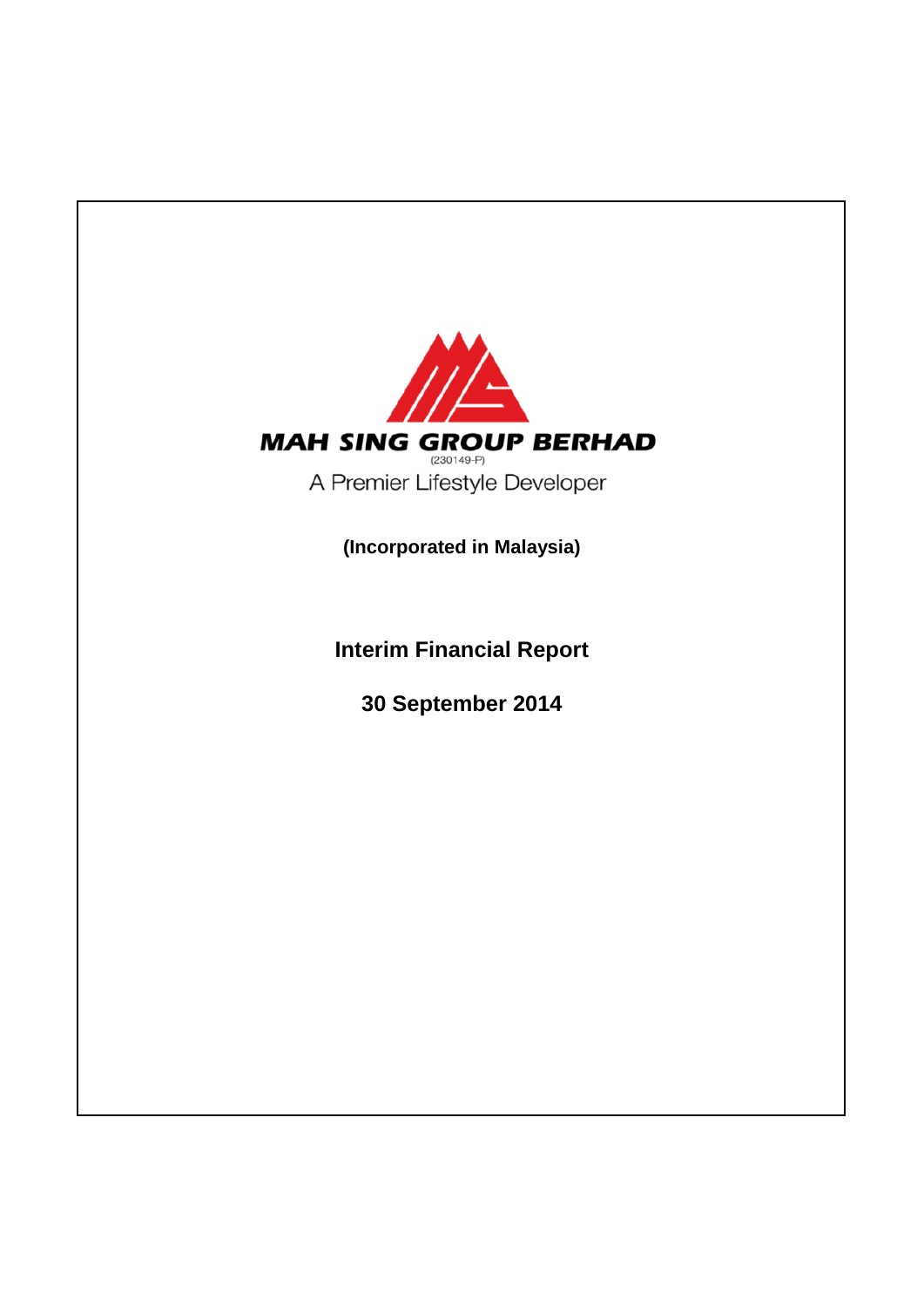# **MAH SING GROUP BERHAD**

**Company No.: 230149-P (Incorporated in Malaysia)**

# **Interim Financial Report - 30 September 2014**

|                                                                                                    | Page No.     |
|----------------------------------------------------------------------------------------------------|--------------|
| <b>Condensed Consolidated Statement Of Financial Position</b>                                      | 1            |
| <b>Condensed Consolidated Statement Of Profit Or Loss</b>                                          | $\mathbf{2}$ |
| <b>Condensed Consolidated Statement of Profit or Loss and</b><br><b>Other Comprehensive Income</b> | 3            |
| <b>Condensed Consolidated Statement Of Changes In Equity</b>                                       | 4            |
| <b>Condensed Consolidated Statement Of Cash Flow</b>                                               | $5 - 6$      |
| <b>Notes To The Interim Financial Report</b>                                                       | 7 - 16       |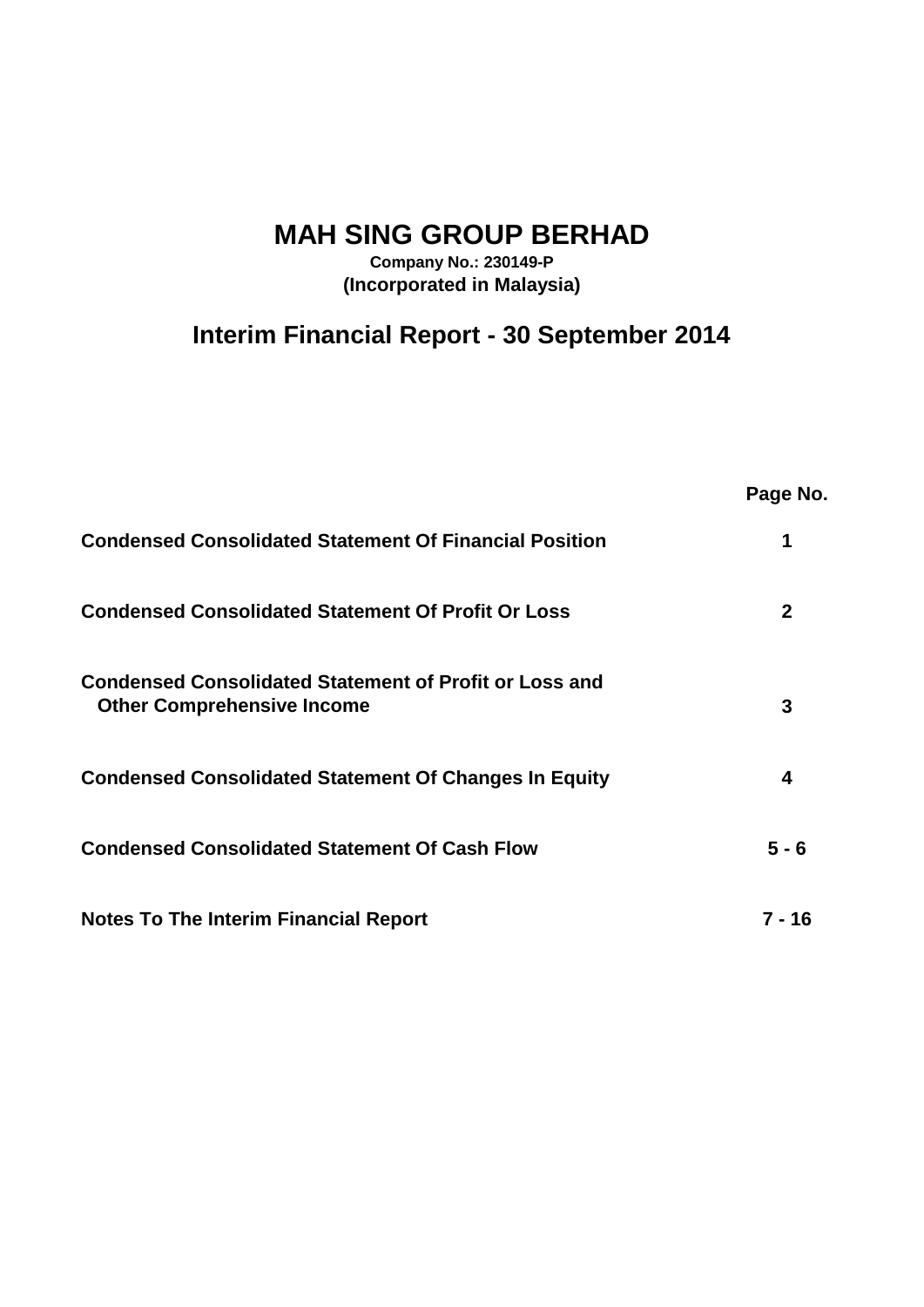# **MAH SING GROUP BERHAD** (230149-P)

(Incorporated in Malaysia)

# **CONDENSED CONSOLIDATED STATEMENT OF FINANCIAL POSITION**

**As at 30 September 2014**

*(The figures have not been audited)*

|                                                             |               | (AUDITED)  |
|-------------------------------------------------------------|---------------|------------|
|                                                             | AS AT         | AS AT      |
|                                                             | 30/09/2014    | 31/12/2013 |
|                                                             | <b>RM'000</b> | RM'000     |
| <b>ASSETS</b>                                               |               |            |
| <b>Non-current Assets</b>                                   |               |            |
| Property, plant and equipment                               | 115,874       | 114,146    |
| Prepaid lease payments                                      | 6,777         | 7,173      |
| Investment properties                                       | 108,214       | 86,194     |
| Land held for property development                          | 985,883       | 543,794    |
| Intangible assets                                           | 7,876         | 11,499     |
| Deferred tax assets                                         | 63,896        | 75,496     |
|                                                             | 1,288,520     | 838.302    |
| <b>Current Assets</b>                                       |               |            |
| Property development costs                                  |               |            |
|                                                             | 2,352,103     | 2,258,641  |
| Inventories                                                 | 67,953        | 76,225     |
| Trade and other receivables                                 | 766,432       | 581,748    |
| Current tax assets                                          | 6,121         | 6,545      |
| Deposits, cash and bank balances                            | 656,060       | 822,290    |
|                                                             | 3,848,669     | 3,745,449  |
| <b>TOTAL ASSETS</b>                                         | 5,137,189     | 4,583,751  |
|                                                             |               |            |
| <b>EQUITY AND LIABILITIES</b>                               |               |            |
| <b>Equity Attributable to Equity Holders of the Company</b> |               |            |
| Share capital                                               | 737,853       | 706,807    |
| Share premium                                               | 393,833       | 331,716    |
| Other reserves                                              | 64,922        | 79,743     |
| Retained earnings                                           | 985,769       | 834,026    |
|                                                             | 2,182,377     | 1,952,292  |
| <b>Non-controlling interests</b>                            | 10,352        | 10,987     |
| <b>Total Equity</b>                                         | 2,192,729     | 1,963,279  |
|                                                             |               |            |
| <b>Non-current Liabilities</b>                              |               |            |
| Redeemable convertible secured bonds                        | 292,663       | 283,720    |
| Term loans                                                  | 1,103,396     | 756,470    |
| Long term and deferred payables                             | 55,361        | 84,729     |
| Deferred tax liabilities                                    | 16,750        | 19,160     |
|                                                             | 1,468,170     | 1,144,079  |
|                                                             |               |            |
| <b>Current Liabilities</b>                                  |               |            |
| Trade and other payables                                    | 1,364,985     | 1,370,262  |
| Term Ioans                                                  | 62,301        | 74,922     |
| Short term borrowings                                       | 4,106         | 8,988      |
| <b>Bank overdrafts</b>                                      | 143           | 340        |
| <b>Current tax liabilities</b>                              | 44,755        | 21,881     |
|                                                             | 1,476,290     | 1,476,393  |
|                                                             |               |            |
| <b>Total Liabilities</b>                                    | 2,944,460     | 2,620,472  |
| <b>TOTAL EQUITY AND LIABILITIES</b>                         | 5,137,189     | 4,583,751  |
|                                                             |               |            |
| Net assets per share attributable to equity holders of the  |               |            |
| Company (RM)                                                | 1.48          | 1.38       |
|                                                             |               |            |

The Condensed Consolidated Statement of Financial Position should be read in conjunction with the audited financial statements for the financial year ended 31 December 2013 and the accompanying explanatory notes attached to the interim financial report.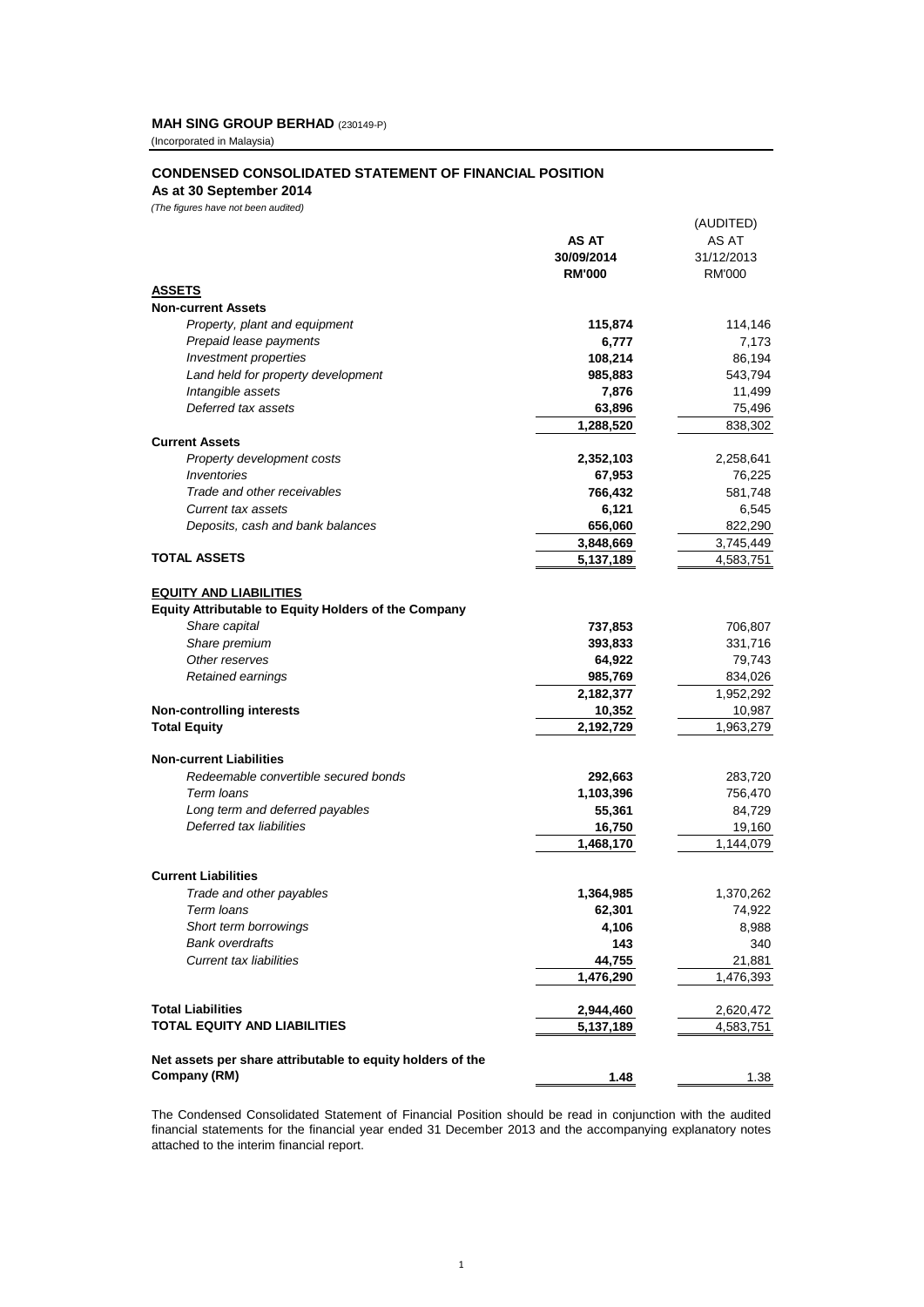# **CONDENSED CONSOLIDATED STATEMENT OF PROFIT OR LOSS**

# **For the financial period ended 30 September 2014**

*(The figures have not been audited)*

|                                | 3 months ended |               | <b>Period ended</b> |               |  |
|--------------------------------|----------------|---------------|---------------------|---------------|--|
|                                | 30/09/2014     | 30/09/2013    | 30/09/2014          | 30/09/2013    |  |
|                                | <b>RM'000</b>  | <b>RM'000</b> | <b>RM'000</b>       | <b>RM'000</b> |  |
| Revenue                        | 713,554        | 536,497       | 2,060,772           | 1,435,389     |  |
| Cost of sales                  | (517, 197)     | (385, 660)    | (1,500,970)         | (990, 179)    |  |
| Gross profit                   | 196,357        | 150,837       | 559,802             | 445,210       |  |
| Other income                   | 1,825          | 8,284         | 7,905               | 24,042        |  |
| Selling and marketing expenses | (40, 708)      | (31, 891)     | (110, 446)          | (82, 676)     |  |
| Administrative expenses        | (42, 793)      | (34, 514)     | (117, 733)          | (102, 815)    |  |
| Other operating expenses       |                | (1, 271)      |                     | (5, 114)      |  |
| Interest income                | 2,109          | 1,512         | 4,157               | 3,969         |  |
| Finance costs                  | (946)          | (837)         | (2,809)             | (2, 257)      |  |
| Profit before tax              | 115,844        | 92,120        | 340,876             | 280,359       |  |
| Income tax expense             | (30, 176)      | (22, 034)     | (86, 655)           | (70, 872)     |  |
| Profit for the period          | 85,668         | 70,086        | 254,221             | 209,487       |  |
| Profit attributable to:        |                |               |                     |               |  |
| Equity holders of the Company  | 85,939         | 70,618        | 254,701             | 209,918       |  |
| Non-controlling interests      | (271)          | (532)         | (480)               | (431)         |  |
|                                | 85,668         | 70,086        | 254,221             | 209,487       |  |
|                                |                |               |                     |               |  |

Earnings per share attributable to equity holders of the Company:

| - Basic (sen)   | Note B <sub>13</sub> | 5.86 | 5.17 | 17.73 | 16.46 |
|-----------------|----------------------|------|------|-------|-------|
|                 |                      |      |      |       |       |
| - Diluted (sen) | Note B <sub>13</sub> | 5.55 | 4.66 | 16.78 | 15.15 |

The Condensed Consolidated Statement of Profit or Loss should be read in conjunction with the audited financial statements for the financial year ended 31 December 2013 and the accompanying explanatory notes attached to the interim financial report.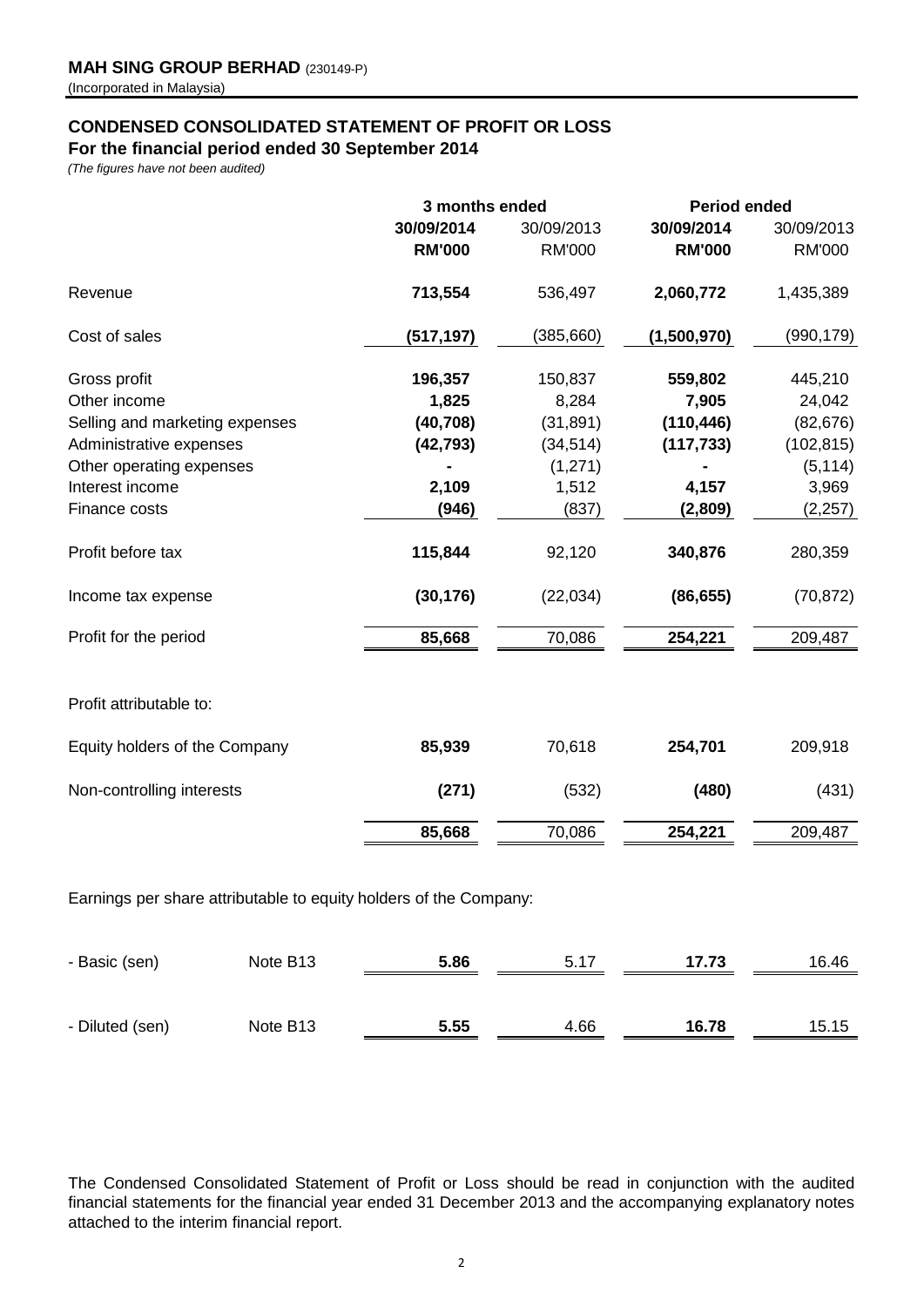# **CONDENSED CONSOLIDATED STATEMENT OF PROFIT OR LOSS AND OTHER COMPREHENSIVE INCOME For the financial period ended 30 September 2014**

*(The figures have not been audited)*

|                                                                  | 3 months ended              |                             | Period ended                |                             |  |
|------------------------------------------------------------------|-----------------------------|-----------------------------|-----------------------------|-----------------------------|--|
|                                                                  | 30/09/2014<br><b>RM'000</b> | 30/09/2013<br><b>RM'000</b> | 30/09/2014<br><b>RM'000</b> | 30/09/2013<br><b>RM'000</b> |  |
|                                                                  |                             |                             |                             |                             |  |
| Profit for the period                                            | 85,668                      | 70,086                      | 254,221                     | 209,487                     |  |
| Other comprehensive income                                       |                             |                             |                             |                             |  |
| Item that may be reclassified subsequently<br>to profit or loss: |                             |                             |                             |                             |  |
| Foreign currency translation difference                          |                             |                             |                             |                             |  |
| for foreign operations                                           | (155)                       | 979                         | (543)                       | 2,033                       |  |
| Other comprehensive income for the period                        | (155)                       | 979                         | (543)                       | 2,033                       |  |
| Total comprehensive income for the period                        | 85,513                      | 71,065                      | 253,678                     | 211,520                     |  |
| Total comprehensive income attributable to:                      |                             |                             |                             |                             |  |
| Equity holders of the Company                                    | 85,850                      | 71,288                      | 254,313                     | 211,312                     |  |
| Non-controlling interests                                        | (337)                       | (223)                       | (635)                       | 208                         |  |
|                                                                  | 85,513                      | 71,065                      | 253,678                     | 211,520                     |  |
|                                                                  |                             |                             |                             |                             |  |

The Condensed Consolidated Statement of Profit or Loss and Other Comprehensive Income should be read in conjunction with the audited financial statements for the financial year ended 31 December 2013 and the accompanying explanatory notes attached to the interim financial report.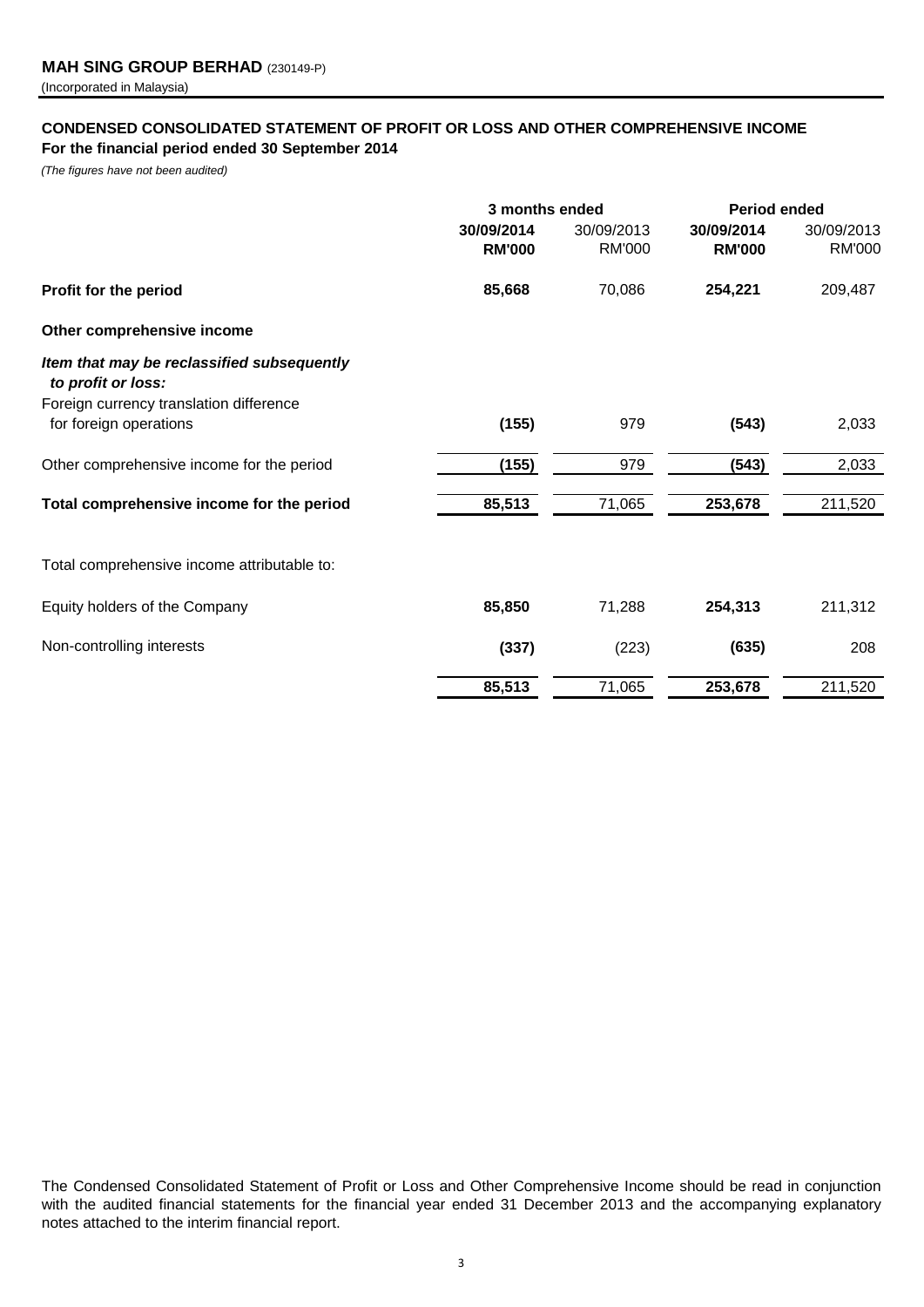#### **CONDENSED CONSOLIDATED STATEMENT OF CHANGES IN EQUITY**

#### **For the financial period ended 30 September 2014**

*(The figures have not been audited)*

|                                                         | Attributable to equity holders of the Company |                          |                       |               |                |                          |                      |               |                          |                |
|---------------------------------------------------------|-----------------------------------------------|--------------------------|-----------------------|---------------|----------------|--------------------------|----------------------|---------------|--------------------------|----------------|
|                                                         |                                               | <b>Non-Distributable</b> |                       |               |                |                          | <b>Distributable</b> |               |                          |                |
|                                                         |                                               |                          | <b>Equity-settled</b> |               | Exchange       |                          |                      |               | Non-                     |                |
|                                                         | Share                                         | Share                    | employees             | Warrants      | fluctuation    | Other                    | Retained             |               | controlling              | Total          |
| 9 months ended 30 September 2014                        | capital                                       | premium                  | benefit reserve       | reserve       | reserve        | reserve                  | earnings             | Total         | interests                | <b>Equity</b>  |
|                                                         | <b>RM'000</b>                                 | <b>RM'000</b>            | <b>RM'000</b>         | <b>RM'000</b> | <b>RM'000</b>  | <b>RM'000</b>            | <b>RM'000</b>        | <b>RM'000</b> | <b>RM'000</b>            | <b>RM'000</b>  |
| <b>Balance at 1/1/2014</b>                              | 706,807                                       | 331,716                  | 11,423                | 46,589        | 4,602          | 17,129                   | 834,026              | 1,952,292     | 10,987                   | 1,963,279      |
| Amount recognised directly in equity:                   |                                               |                          |                       |               |                |                          |                      |               |                          |                |
| Profit for the financial period                         | $\blacksquare$                                |                          |                       |               |                |                          | 254,701              | 254,701       | (480)                    | 254,221        |
| Other comprehensive income                              | $\blacksquare$                                |                          | ۰                     | ۰             | (388)          | $\overline{\phantom{a}}$ |                      | (388)         | (155)                    | (543)          |
| Total comprehensive income for the period               |                                               |                          | ۰.                    |               | (388)          |                          | 254,701              | 254,313       | (635)                    | 253,678        |
| Dividends for the financial year ended 31 December 2013 | $\blacksquare$                                |                          |                       |               |                | $\blacksquare$           | (118,057)            | (118,057)     |                          | (118, 057)     |
| Issuance of ordinary shares pursuant to:                |                                               |                          |                       |               |                |                          |                      |               |                          |                |
| - ESOS exercised                                        | 26,293                                        | 45,037                   | (14, 514)             |               | $\sim$         |                          | 14,514               | 71,330        | $\overline{\phantom{a}}$ | 71,330         |
| - Warrants exercised                                    | 4,753                                         | 17,080                   | ٠                     | (3,010)       | $\blacksquare$ |                          |                      | 18,823        | $\blacksquare$           | 18,823         |
| <b>ESOS lapsed during the period</b>                    | $\blacksquare$                                |                          | (585)                 | ۰             |                |                          | 585                  |               | $\blacksquare$           | $\blacksquare$ |
| Recognition of share-based payment                      | $\blacksquare$                                | $\,$                     | 3,676                 |               |                |                          | $\sim$               | 3,676         | $\blacksquare$           | 3,676          |
| <b>Balance at 30/09/2014</b>                            | 737,853                                       | 393,833                  |                       | 43,579        | 4,214          | 17,129                   | 985,769              | 2,182,377     | 10,352                   | 2,192,729      |

|                                                                             | Attributable to equity holders of the Company |                   |                             |                          |                          |                          |               |                |                          |               |
|-----------------------------------------------------------------------------|-----------------------------------------------|-------------------|-----------------------------|--------------------------|--------------------------|--------------------------|---------------|----------------|--------------------------|---------------|
|                                                                             |                                               | Non-Distributable |                             |                          |                          |                          | Distributable |                |                          |               |
|                                                                             | Share                                         | Share             | Equity-settled<br>employees | Warrants                 | Exchange<br>fluctuation  | Other                    | Retained      |                | Non-<br>controlling      | Total         |
| 9 months ended 30 September 2013                                            | capital                                       | premium           | benefit reserve             | reserve                  | reserve                  | reserve                  | earnings      | Total          | interests                | Equity        |
|                                                                             | RM'000                                        | <b>RM'000</b>     | RM'000                      | <b>RM'000</b>            | <b>RM'000</b>            | <b>RM'000</b>            | <b>RM'000</b> | <b>RM'000</b>  | <b>RM'000</b>            | <b>RM'000</b> |
| <b>Balance at 1/1/2013</b>                                                  | 419,934                                       | 140,287           | 10,614                      | $\overline{\phantom{a}}$ | 3,146                    | 17,129                   | 653,787       | 1,244,897      | 10,104                   | 1,255,001     |
| Amount recognised directly in equity:                                       |                                               |                   |                             |                          |                          |                          |               |                |                          |               |
| Profit for the financial period                                             |                                               |                   |                             |                          |                          |                          | 209,918       | 209,918        | (431)                    | 209,487       |
| Other comprehensive income                                                  |                                               |                   |                             |                          | 1,394                    |                          |               | 1,394          | 639                      | 2,033         |
| Total comprehensive income for the period                                   | $\overline{a}$                                |                   | $\overline{\phantom{a}}$    | $\blacksquare$           | 1,394                    |                          | 209,918       | 211,312        | 208                      | 211,520       |
| Dividends for the financial year ended 31 December 2012                     |                                               |                   | $\overline{a}$              |                          |                          | $\overline{\phantom{a}}$ | (104, 075)    | (104, 075)     | $\overline{\phantom{a}}$ | (104, 075)    |
| Issuance of ordinary shares pursuant to:                                    |                                               |                   |                             |                          |                          |                          |               |                |                          |               |
| Bonus issue                                                                 | 113,101                                       | (113, 101)        |                             |                          |                          |                          |               |                | $\overline{\phantom{a}}$ |               |
| <b>ESOS</b> exercised                                                       | 6,194                                         | 12,190            | (3,064)                     |                          |                          |                          | 3,064         | 18,384         | $\overline{\phantom{a}}$ | 18,384        |
| - Rights Issue                                                              | 140,050                                       | 193,829           | $\overline{\phantom{a}}$    | 63,863                   | $\overline{\phantom{a}}$ |                          | $\sim$        | 397,742        | $\overline{\phantom{a}}$ | 397,742       |
| - Warrants exercised                                                        | 14,604                                        | 52,663            | $\overline{a}$              | (9, 249)                 |                          |                          |               | 58,018         | $\sim$                   | 58,018        |
| ESOS lapsed during the period                                               | $\overline{\phantom{a}}$                      |                   | (294)                       | $\overline{\phantom{a}}$ |                          | $\overline{\phantom{a}}$ | 294           |                | $\overline{\phantom{a}}$ |               |
| Recognition of share-based payment                                          |                                               |                   | 3,092                       |                          |                          |                          |               | 3,092          | $\overline{\phantom{a}}$ | 3,092         |
| Ordinary shares issued to non-controlling interests by a subsidiary company |                                               |                   | $\overline{\phantom{a}}$    |                          |                          |                          |               | $\blacksquare$ | 1,568                    | 1,568         |
| Balance at 30/09/2013                                                       | 693,883                                       | 285,868           | 10,348                      | 54,614                   | 4,540                    | 17,129                   | 762,988       | 1,829,370      | 11,880                   | 1,841,250     |

The Condensed Consolidated Statement of Changes in Equity should be read in conjunction with the audited financial statements for the financial year ended 31 December 2013 and the accompanying explanatory notes attached to interim financial report.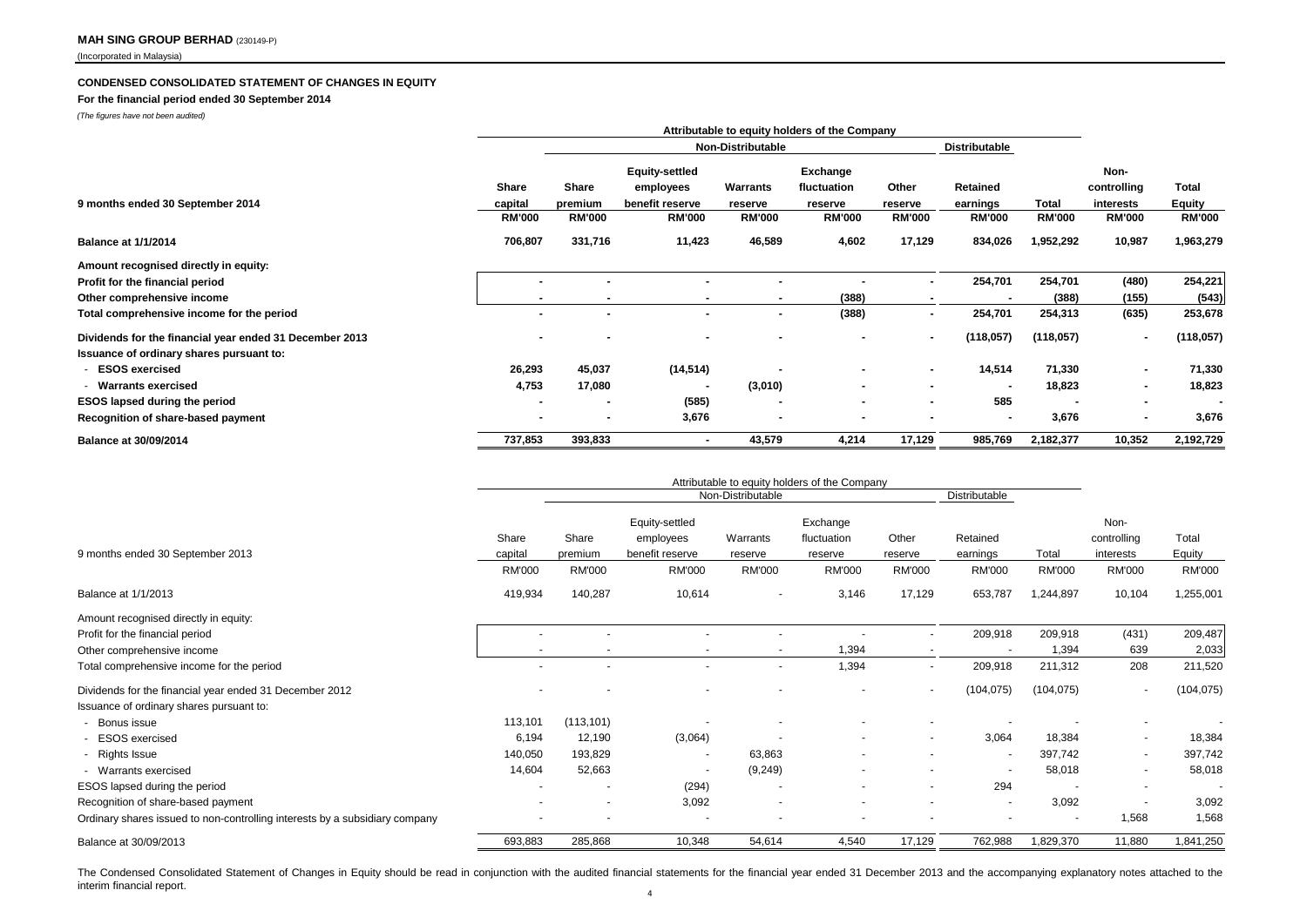# **CONDENSED CONSOLIDATED STATEMENT OF CASH FLOW For the financial period ended 30 September 2014**

*(The figures have not been audited)*

|                                                                | 9 months      | 9 months      |
|----------------------------------------------------------------|---------------|---------------|
|                                                                | ended         | ended         |
|                                                                | 30/09/2014    | 30/09/2013    |
|                                                                | <b>RM'000</b> | <b>RM'000</b> |
| <b>Operating Activities</b>                                    |               |               |
| Profit before tax                                              | 340,876       | 280,359       |
| Adjustments for:                                               |               |               |
| Non-cash items                                                 | 17,401        | 19,001        |
| Non-operating items                                            | 15,366        | 7,336         |
| Operating profit before changes in working capital             | 373,643       | 306,696       |
| Net change in property development costs                       | (98, 756)     | (58, 946)     |
| Net change in inventories                                      | 8,901         | (2, 140)      |
| Net change in receivables                                      | (79, 682)     | (99, 862)     |
| Net change in payables                                         | 112,914       | (10, 164)     |
| Cash generated from operations                                 | 317,020       | 135,584       |
| Interest received                                              | 12,983        | 13,658        |
| Interest paid                                                  | (33, 485)     | (30, 112)     |
| Tax paid                                                       | (54, 110)     | (59, 847)     |
| Net cash generated from operating activities                   | 242,408       | 59,283        |
|                                                                |               |               |
| <b>Investing Activities</b>                                    |               |               |
| Additions to property, plant and equipment                     | (13, 756)     | (20, 793)     |
| Additions to investment properties                             | (22, 020)     | (9,340)       |
| Additions to land held for property development                | (95, 260)     | (39, 469)     |
| Acquisition of land                                            | (575, 861)    | (407, 038)    |
| Proceeds from disposal of property, plant and equipment        | 221           | 1,139         |
| Net cash used in investing activities                          | (706, 676)    | (475, 501)    |
|                                                                |               |               |
| <b>Financing Activities</b>                                    |               |               |
| Dividends paid to shareholders of the Company                  | (118, 057)    | (104, 075)    |
| Net proceeds from borrowings                                   | 331,443       | 252,610       |
| Net (placement)/withdrawal of deposits with licensed           |               |               |
| banks as collateral/Escrow Account                             | (11, 263)     | 31,251        |
| Payment for corporate exercise expenses                        |               | (4, 431)      |
| Payment of bonds coupon                                        | (5, 267)      | (5,267)       |
| Proceeds from issuance of ordinary shares by a subsidiary      |               |               |
| company to non-controlling interests                           |               | 1,568         |
| Proceeds from ESOS exercised                                   | 71,330        | 18,384        |
| Proceeds from Rights Issue                                     |               | 397,742       |
| Proceeds from warrants exercised                               | 18,823        | 58,018        |
| Net cash generated from financing activities                   | 287,009       | 645,800       |
|                                                                |               |               |
| Net changes in cash and cash equivalents                       | (177, 259)    | 229,582       |
| Effect of exchange rate changes                                | (38)          | 21            |
| Cash and cash equivalents at beginning of the financial period | 808,321       | 543,774       |
| Cash and cash equivalents at end of the financial period       | 631,024       | 773,377       |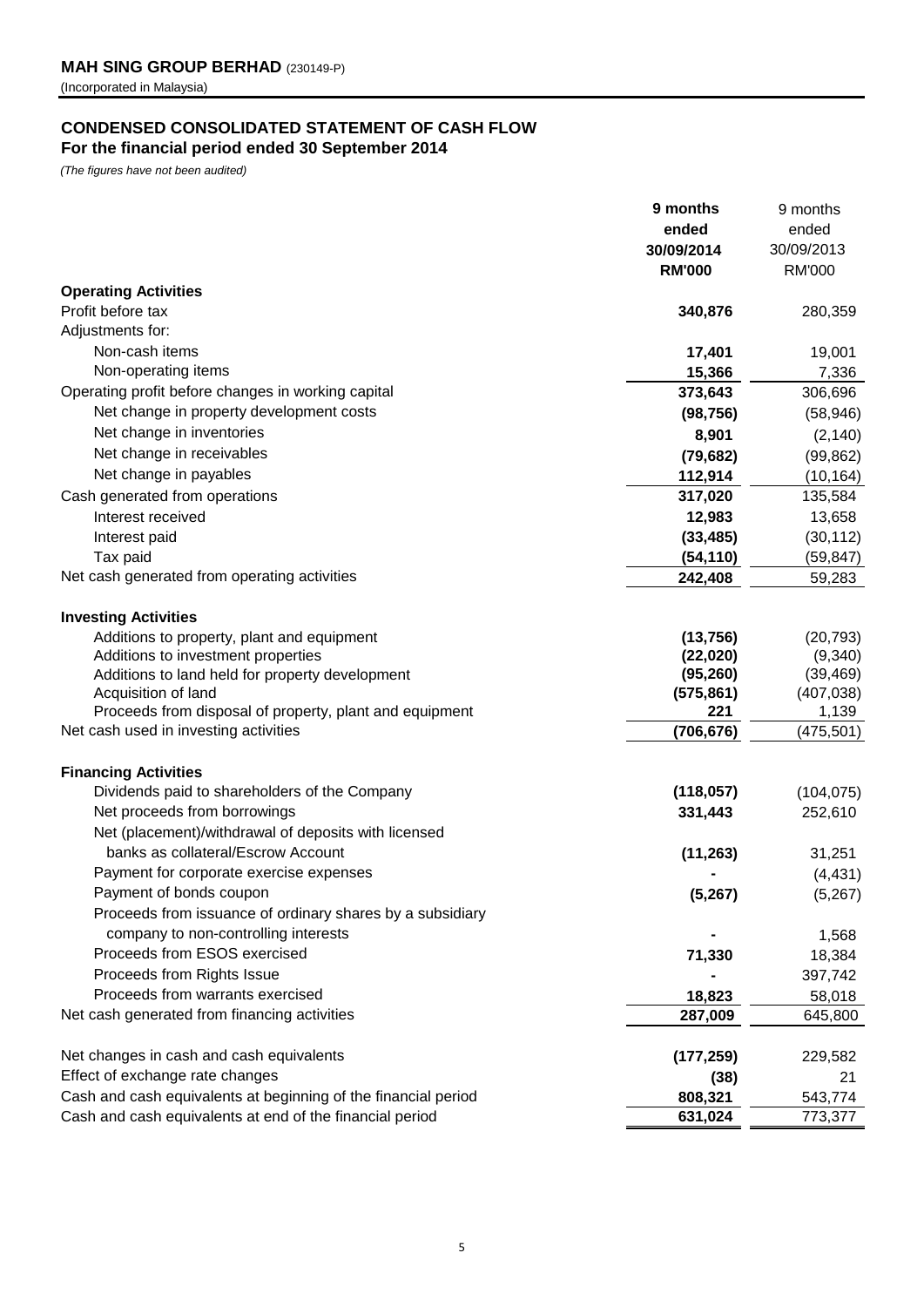# **CONDENSED CONSOLIDATED STATEMENT OF CASH FLOW For the financial period ended 30 September 2014 (cont'd)**

*(The figures have not been audited)*

|                                                                                       | 9 months<br>ended | 9 months<br>ended |
|---------------------------------------------------------------------------------------|-------------------|-------------------|
|                                                                                       | 30/09/2014        | 30/09/2013        |
|                                                                                       | <b>RM'000</b>     | RM'000            |
| Cash and cash equivalents at the end of the financial period comprise the followings: |                   |                   |
| Deposits with licensed banks                                                          | 140,471           | 90,314            |
| Investments in short term funds                                                       | 65,971            | 304,279           |
| Cash and bank balances                                                                | 449,618           | 393,512           |
| <b>Bank overdrafts</b>                                                                | (143)             | (811)             |
|                                                                                       | 655,917           | 787,294           |
| Less: Deposits pledged as collateral                                                  | (23, 584)         | (6,088)           |
| Less: Deposits in Escrow Account                                                      | (1, 309)          | (7, 829)          |
|                                                                                       | 631,024           | 773,377           |
|                                                                                       |                   |                   |

The Condensed Consolidated Statement of Cash Flow should be read in conjunction with the audited financial statements for the financial year ended 31 December 2013 and the accompanying explanatory notes attached to the interim financial report.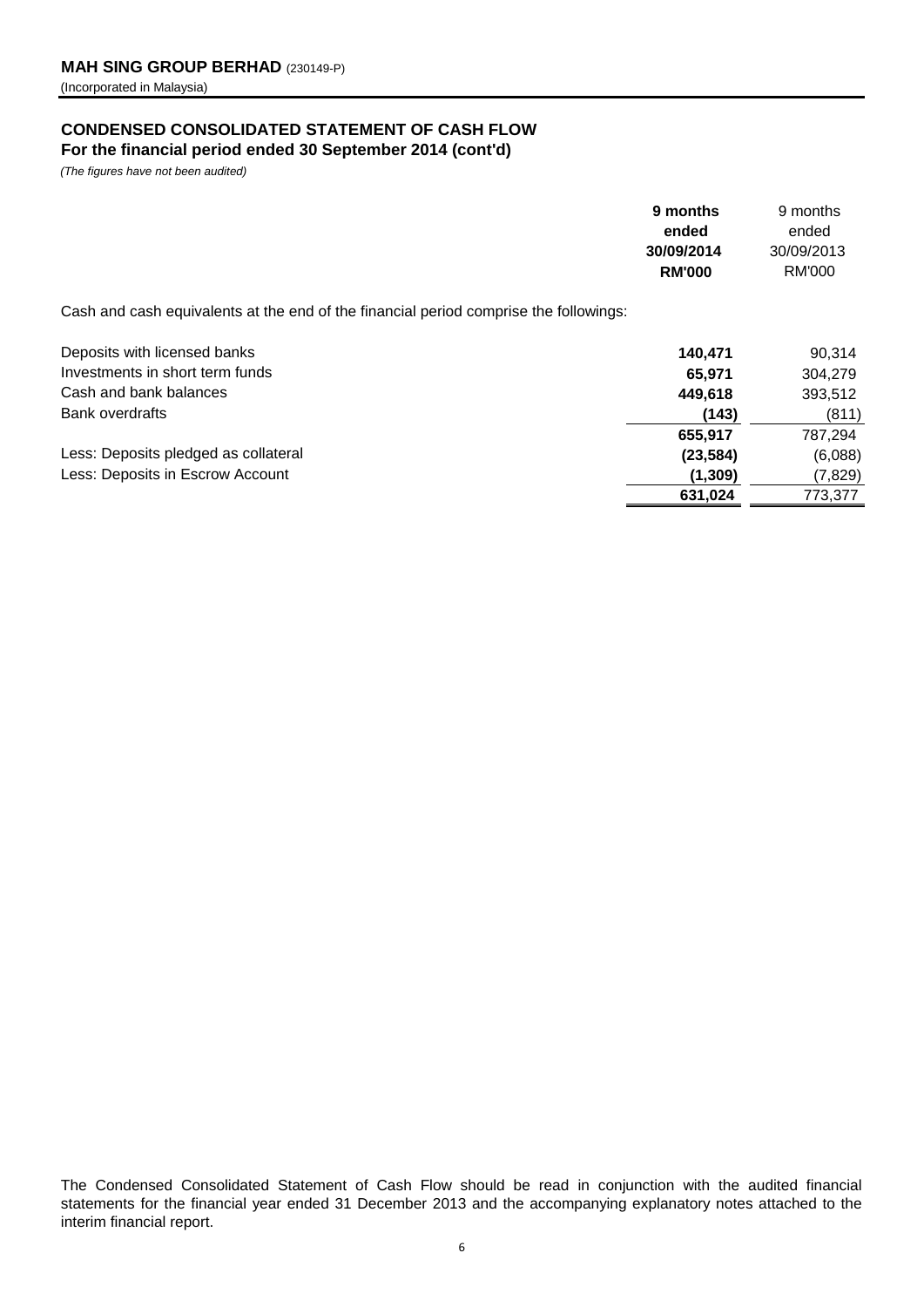# **A Explanatory Notes**

# **A1 Basis of Preparation**

The interim financial report has been prepared in accordance with Financial Reporting Standard ("FRS") No. 134 : Interim Financial Reporting and applicable disclosure provisions of the Listing Requirements of Bursa Malaysia Securities Berhad ("Bursa Securities").

The interim financial report should be read in conjunction with the Group's audited financial statements for the financial year ended 31 December 2013. The explanatory notes attached to the interim financial report provide an explanation of events and transactions that are significant to an understanding of the changes in the financial position and performance of the Group since the financial year ended 31 December 2013.

The significant accounting policies and methods of computation adopted for the interim financial report are consistent with those adopted for the audited financial statements for the financial year ended 31 December 2013 save for the adoption of the followings:

| <b>FRS 10</b>        | Consolidated Financial Statements (Amendments relating to Investment Entities)                                                              |
|----------------------|---------------------------------------------------------------------------------------------------------------------------------------------|
| <b>FRS 12</b>        | Disclosure of Interests in Other Entities (Amendments relating to Investment Entities)                                                      |
| <b>FRS 127</b>       | Separate Financial Statements (Amendments relating to Investment Entities)                                                                  |
| <b>FRS 132</b>       | Financial Instruments: Presentation (Amendments relating to Offsetting Financial Assets and<br><b>Financial Liabilities)</b>                |
| <b>FRS 136</b>       | Impairment of Assets (Amendments relating to Recoverable Amounts Disclosures for<br>Non-Financial Assets)                                   |
| <b>FRS 139</b>       | Financial Instruments: Recognition and Measurement (Amendments relating to Novation of<br>Derivatives and Continuation of Hedge Accounting) |
| IC Interpretation 21 | Levies                                                                                                                                      |

The adoption of the above revised FRSs, amendments to FRSs and Interpretations does not have any material impact on the financial statements of the Group.

# **Malaysian Financial Reporting Standard ("MFRS Framework")**

On 19 November 2011, the Malaysian Accounting Standards Board ("MASB") issued a new MASB approved accounting framework, the Malaysian Financial Reporting Standards Framework ("MFRS Framework"), a fully-IFRS compliant framework. Entities other than private entities shall apply the MFRS Framework for annual periods beginning on or after 1 January 2012, with the exception of Transitioning Entities.

Transitioning Entities, being entities within the scope of MFRS 141 *Agriculture* and/or IC Interpretation 15: *Agreements for the Construction of Real Estate* , including its parents, significant investors and venturers were given a transitional period of two years, which allowed these entities an option to continue with the FRS Framework. Following the announcement by the MASB on 7 August 2013, the transitional period for Transitioning Entities has been extended for an additional year. On 2 September 2014, MASB further announced that Transitioning Entities shall be required to apply the MFRS Framework for annual periods beginning on or after 1 January 2017.

The Group falls within the scope definition of Transitioning Entities and has opted to defer adoption of the new MFRS Framework. Accordingly, the Group will be required to prepare its first set of MFRS financial statements for the financial year ending 31 December 2017.

The Group is currently assessing the impact of adoption of MFRS 1, including identification of the differences in existing accounting policies as compared to the new MFRSs and the use of optional exemptions as provided for in MFRS 1. At the date of authorisation for issue of this interim financial report, accounting policy decisions or elections have not been finalised. Thus, the impact of adopting the new MFRS Framework on the Group's first set of financial statements prepared in accordance with the MFRS Framework cannot be determined and estimated reliably until the process is complete.

# **A2 Seasonal or cyclical factors**

The operations of the Group were not significantly affected by any seasonal or cyclical factors during the financial period under review.

#### **A3 Unusual items affecting assets, liabilities, equity, net income or cash flows**

There were no unusual items affecting the assets, liabilities, equity, net income or cash flows of the Group for the financial period under review.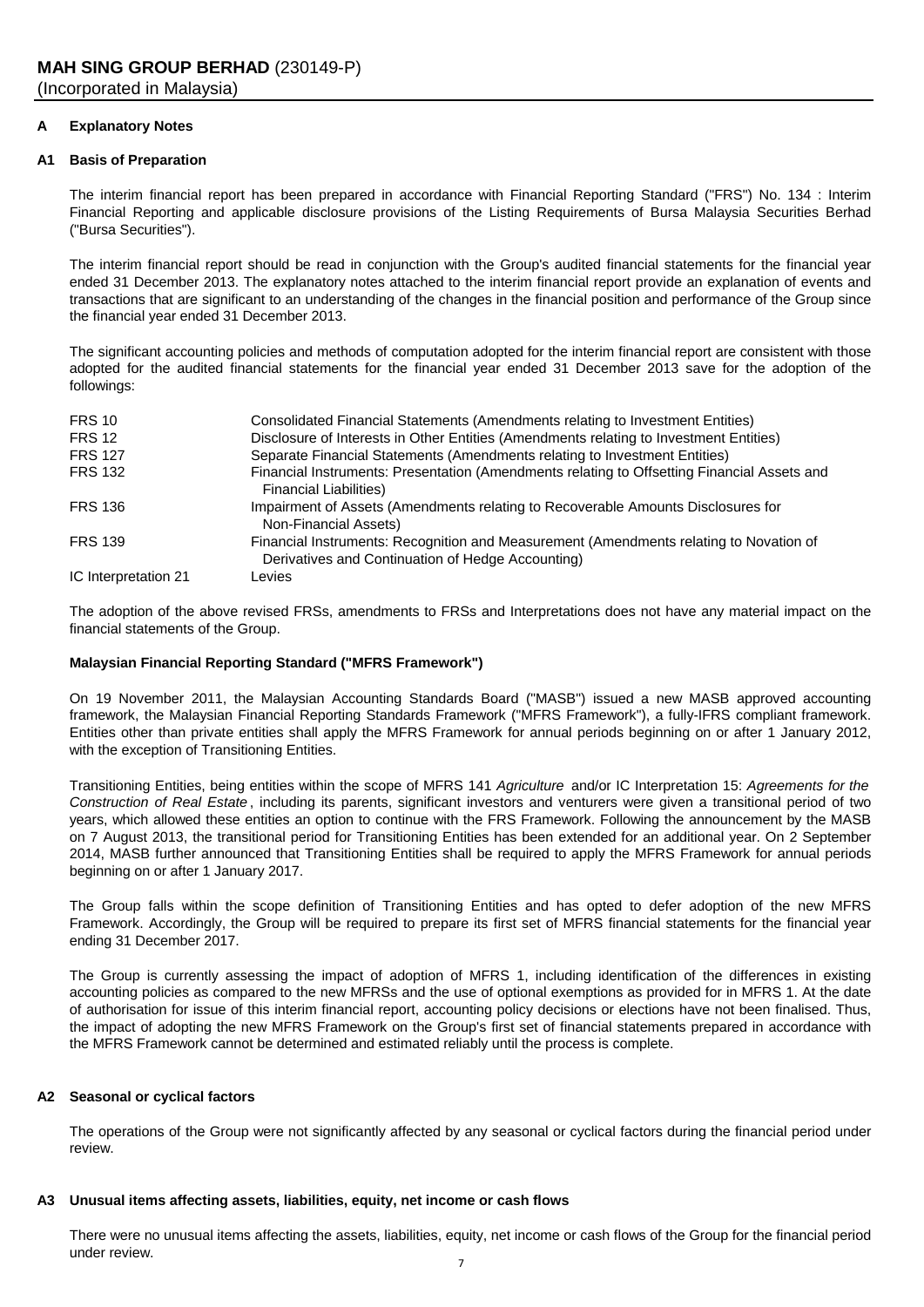# **A4 Changes in estimates**

There were no material changes in estimates for the financial period under review.

# **A5 Debt and equity securities**

During the financial period ended 30 September 2014, the Company increased its issued and paid up ordinary share capital from RM706,806,627 to RM737,853,182 by way of:

- a) issuance of 52,586,618 new ordinary shares of RM0.50 each pursuant to the exercise of employees share options; and
- b) issuance of 9,506,492 new ordinary shares of RM0.50 each pursuant to the exercise of warrants.

Save for the above, there were no issuance and repayment of debt and equity securities, share buybacks, share cancellations, share held as treasury shares and resale of treasury shares during the financial period under review.

## **A6 Dividends paid**

On 25 September 2014, the Company paid a first and final single-tier dividend of 8.0 sen per ordinary share of RM0.50 each amounted to RM118,056,509 in respect of the financial year ended 31 December 2013.

# **A7 Segment reporting**

# **Period ended 30 September 2014**

|                                             |                                    |                                  | <b>Investment</b>                           |                                     |                                      |
|---------------------------------------------|------------------------------------|----------------------------------|---------------------------------------------|-------------------------------------|--------------------------------------|
|                                             | <b>Properties</b><br><b>RM'000</b> | <b>Plastics</b><br><b>RM'000</b> | <b>Holding</b><br>& Others<br><b>RM'000</b> | <b>Elimination</b><br><b>RM'000</b> | <b>Consolidated</b><br><b>RM'000</b> |
| <b>REVENUE</b>                              |                                    |                                  |                                             |                                     |                                      |
| <b>External revenue</b>                     | 1,834,047                          | 182,837                          | 43,888                                      |                                     | 2,060,772                            |
| Inter-segment                               |                                    |                                  | 175,924                                     | (175,924)                           |                                      |
| <b>Total revenue</b>                        | 1,834,047                          | 182,837                          | 219,812                                     | (175, 924)                          | 2,060,772                            |
| <b>RESULTS</b>                              |                                    |                                  |                                             |                                     |                                      |
| <b>Operating profit</b>                     | 323,527                            | 10,630                           | 181,116                                     | (175, 745)                          | 339,528                              |
| Interest income                             |                                    |                                  |                                             |                                     | 4,157                                |
| <b>Finance costs</b>                        |                                    |                                  |                                             |                                     | (2,809)                              |
| Income tax expense                          |                                    |                                  |                                             |                                     | (86, 655)                            |
| Profit for the period                       |                                    |                                  |                                             |                                     | 254,221                              |
| <b>OTHER INFORMATION</b>                    |                                    |                                  |                                             |                                     |                                      |
| <b>Capital expenditure</b>                  | 2,664                              | 11,515                           | 337                                         |                                     | 14,516                               |
| Depreciation and amortisation               | 3,504                              | 8,989                            | 241                                         |                                     | 12,734                               |
| <b>ASSETS AND LIABILITIES</b>               |                                    |                                  |                                             |                                     |                                      |
| <b>Segment assets</b>                       | 4,708,234                          | 169,721                          | 189,217                                     |                                     | 5,067,172                            |
| <b>Current and deferred tax assets</b>      |                                    |                                  |                                             |                                     | 70,017                               |
| Total assets                                |                                    |                                  |                                             |                                     | 5,137,189                            |
| <b>Segment liabilities</b>                  | 2,525,071                          | 50,748                           | 307,136                                     |                                     | 2,882,955                            |
| <b>Current and deferred tax liabilities</b> |                                    |                                  |                                             |                                     | 61,505                               |
| <b>Total liabilities</b>                    |                                    |                                  |                                             |                                     | 2,944,460                            |
|                                             |                                    |                                  |                                             |                                     |                                      |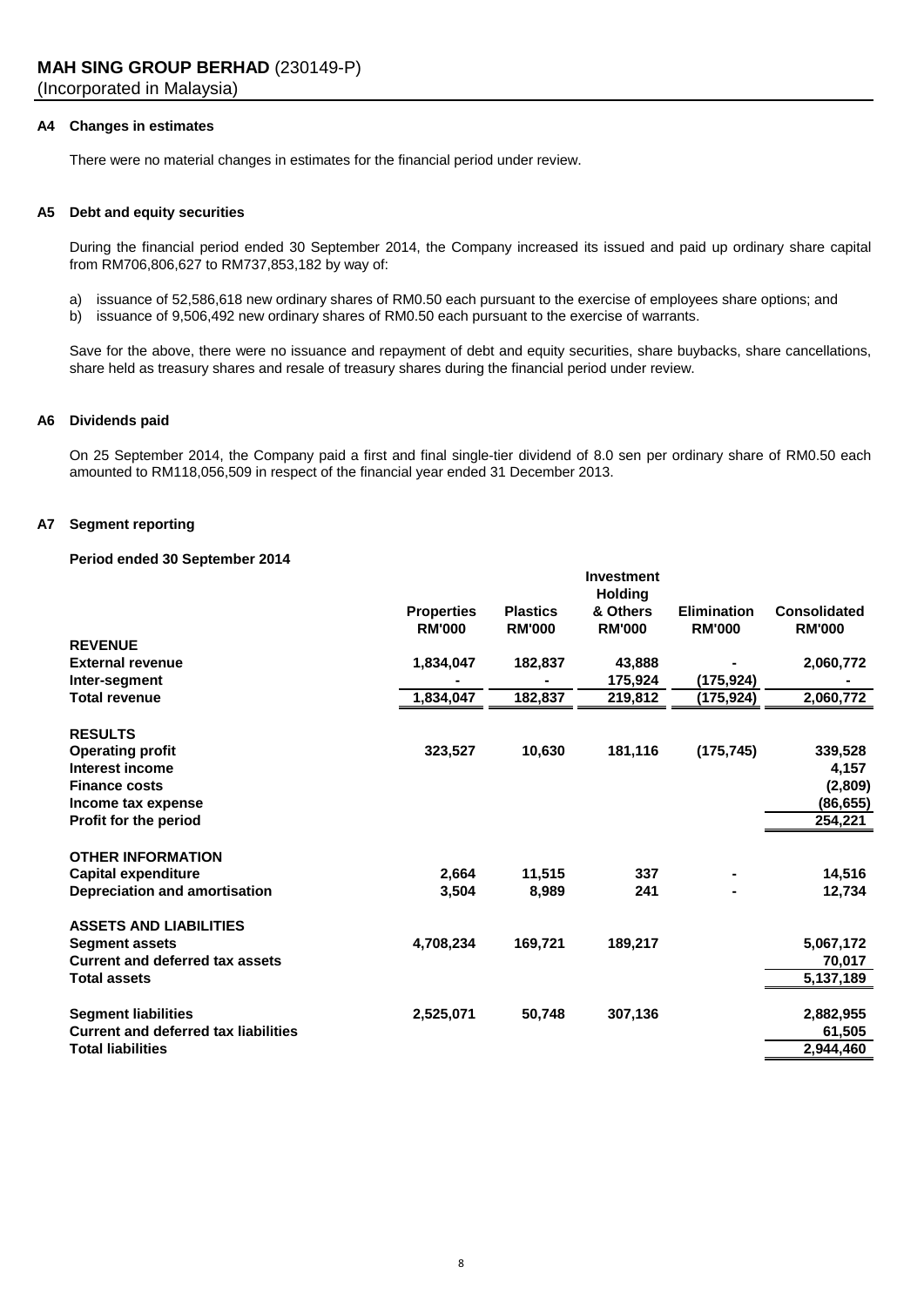# **A7 Segment reporting (continued)**

Period ended 30 September 2013

|                                      | Investment                  |                                  |                                      |                              |                               |  |
|--------------------------------------|-----------------------------|----------------------------------|--------------------------------------|------------------------------|-------------------------------|--|
|                                      | Properties<br><b>RM'000</b> | <b>Plastics</b><br><b>RM'000</b> | Holding<br>& Others<br><b>RM'000</b> | Elimination<br><b>RM'000</b> | Consolidated<br><b>RM'000</b> |  |
| <b>REVENUE</b>                       |                             |                                  |                                      |                              |                               |  |
| External revenue                     | 1,222,554                   | 178,149                          | 34.686                               |                              | 1,435,389                     |  |
| Inter-segment                        |                             |                                  | 162,348                              | (162,348)                    |                               |  |
| Total revenue                        | 1,222,554                   | 178,149                          | 197,034                              | (162, 348)                   | 1,435,389                     |  |
| <b>RESULTS</b>                       |                             |                                  |                                      |                              |                               |  |
| Operating profit                     | 260,489                     | 13,125                           | 167,465                              | (162, 432)                   | 278,647                       |  |
| Interest income                      |                             |                                  |                                      |                              | 3,969                         |  |
| Finance costs                        |                             |                                  |                                      |                              | (2,257)                       |  |
| Income tax expense                   |                             |                                  |                                      |                              | (70, 872)                     |  |
| Profit for the period                |                             |                                  |                                      |                              | 209,487                       |  |
| OTHER INFORMATION                    |                             |                                  |                                      |                              |                               |  |
| Capital expenditure                  | 11.291                      | 9,390                            | 112                                  |                              | 20,793                        |  |
| Depreciation and amortisation        | 3,224                       | 8,775                            | 196                                  |                              | 12,195                        |  |
|                                      |                             |                                  |                                      |                              |                               |  |
| ASSETS AND LIABILITIES               |                             |                                  |                                      |                              |                               |  |
| Segment assets                       | 3,544,586                   | 172,931                          | 410,296                              |                              | 4,127,813                     |  |
| Current and deferred tax assets      |                             |                                  |                                      |                              | 73,820                        |  |
| Total assets                         |                             |                                  |                                      |                              | 4,201,633                     |  |
|                                      |                             |                                  |                                      |                              |                               |  |
| Segment liabilities                  | 1,921,626                   | 64,764                           | 299,249                              |                              | 2,285,639                     |  |
| Current and deferred tax liabilities |                             |                                  |                                      |                              | 74,744                        |  |
| <b>Total liabilities</b>             |                             |                                  |                                      |                              | 2,360,383                     |  |

# **A8 Material subsequent events**

Save as disclosed in B6, there were no material events subsequent to the reporting date up to 20 November 2014, being the latest practicable date which is not earlier than 7 days from the date of issuance of this Interim Financial Report.

# **A9 Related Party Transactions**

Transactions with Directors of the Company and subsidiary companies and companies in which they have interests:

|      |                                                                                                      | 01/1/2014                   |
|------|------------------------------------------------------------------------------------------------------|-----------------------------|
|      |                                                                                                      | to                          |
|      |                                                                                                      | 30/09/2014<br><b>RM'000</b> |
| (i)  | Rental paid to a Company in which a Director has interest                                            | 1.104                       |
| (ii) | Maintenance services rendered from a Company in which the Directors are family members of a Director |                             |
|      | of the Company                                                                                       | 127                         |
|      | (iii) Professional fees paid to firms in which Directors of subsdiary companies have interest        | 2,717                       |
|      | (iv) Sales of development properties to a Director of subsidiary companies                           | 649                         |
|      | (v) Sales of building materials to a Company in which a Director has interest                        |                             |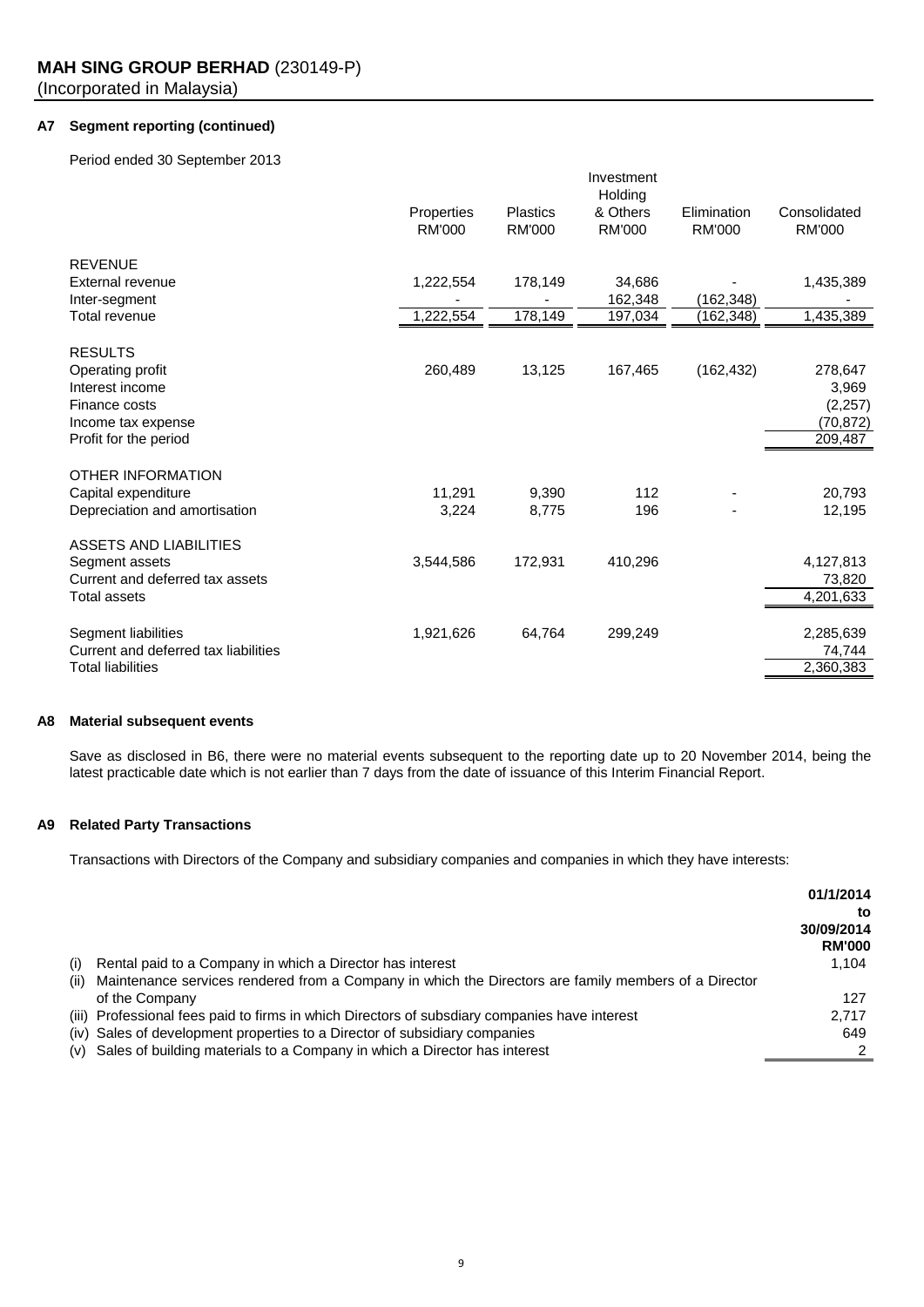# **A10 Changes in the composition of the Group**

There were no changes in the composition of the Group for the financial period except for the followings:

On 23 January 2014, the Company acquired the entire issued and paid-up share capital of the following companies for cash consideration of RM2.00 each respectively:

- a) Enchanting View Development Sdn Bhd, a private limited company incorporated in Malaysia, with an authorised share capital of RM400,000 comprising 400,000 ordinary shares of RM1.00 each, of which 2 ordinary shares of RM1.00 each have been issued and fully paid-up.
- b) Garden Vista Development Sdn Bhd, a private limited company incorporated in Malaysia, with an authorised share capital of RM400,000 comprising 400,000 ordinary shares of RM1.00 each, of which 2 ordinary shares of RM1.00 each have been issued and fully paid-up.

# **A11 Changes in contingent liabilities or contingent assets**

There were no contingent assets. Contingent liabilities of the Group are as follows:

|                                                       | 30/09/2014    | 31/12/2013 |
|-------------------------------------------------------|---------------|------------|
|                                                       | <b>RM'000</b> | RM'000     |
| Bank quarantees issued in favour of third parties     | 26,730        | 15.602     |
| Corporate quarantee issued in favour of third parties | 7.877         | 8.489      |
| Others                                                | 666           | 700        |
|                                                       | 35,273        | 24.791     |

# **A12 Capital Commitments**

| Contractual commitment in relation to:<br>Proposed acquisition of land<br>٠<br>Development Agreement for proposed development of land in Kota Kinabalu<br>$\blacksquare$ | 30/09/2014<br><b>RM'000</b><br>1,209,538<br>158,740 |
|--------------------------------------------------------------------------------------------------------------------------------------------------------------------------|-----------------------------------------------------|
| Commitment for acquisition of property, plant and equipment:<br>Approved and contracted for                                                                              | 3,648                                               |
| Commitment for construction of investment properties<br>Approved and contracted for<br>$\blacksquare$                                                                    | 20,821                                              |
|                                                                                                                                                                          | 1.392.747                                           |

# **As Lessee - for the lease of commercial buildings**

The leaseback for the Corporate Building Block of *Southgate Commercial Centre* and *The Icon* , Jalan Tun Razak had expired in August 2013 and December 2012 respectively. There is no new leaseback of commercial building during the financial period.

The Group had recognised the leaseback rental amounted to RM5.1 million and the rental income from the sub-lease amounted to RM5.1 million in profit or loss in the corresponding period last year.

#### **As Lessor - for the lease of investment properties**

The Group leases out its investment properties. The future minimum lease receivable under non-cancellable leases are as follows:-

**Lease rentals receivable 30/09/2014 RM'000** Less than one year 35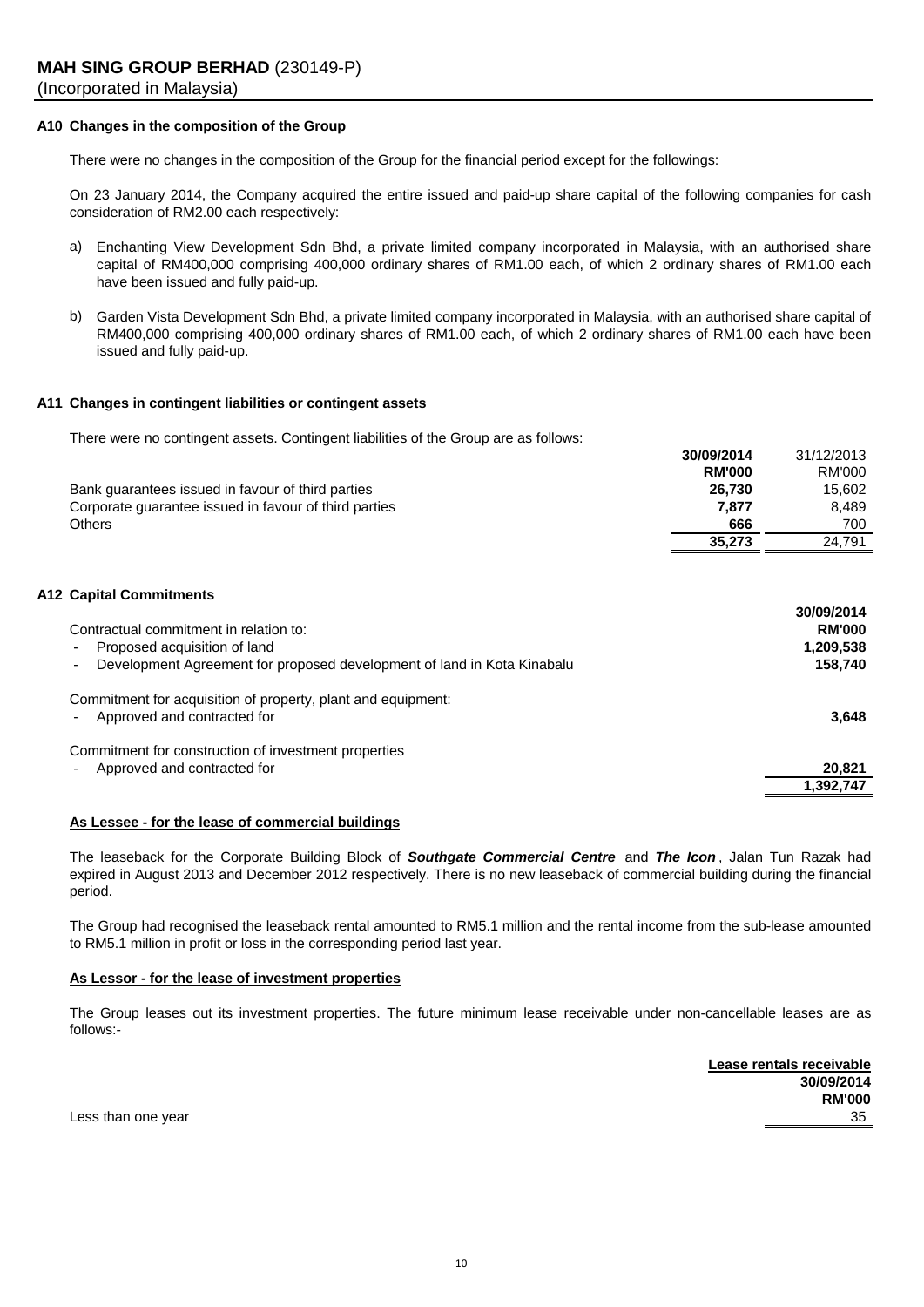# **B Explanatory Notes Pursuant to Appendix 9B of the Listing Requirements of Bursa Malaysia Securities Berhad**

## **B1 Review of Group performance**

The Group posted revenue of approximately RM2.1 billion and net profit of approximately RM254.7 million for the nine-months ended 30 September 2014. This represents 43.6% improvement in revenue and 21.3% improvement in net profit compared to the corresponding period last year. The current quarter revenue and net profit of approximately RM713.6 million and approximately RM85.9 million represent 33.0% and 21.7% improvement respectively over the same quarter last year.

As at 30 September 2014, the Group had a cash pile of approximately RM656.1 million and net gearing at 0.37 times.

# **Property development**

For the nine-months ended 30 September 2014, revenue from property development is approximately RM1.8 billion, marking near to 50.0% improvement as compared to approximately RM1.2 billion achieved in the corresponding period last year. The improved revenue is attributable to the higher work progress from the Group's ongoing development projects. Operating profit also increased 24.2% from approximately RM260.5 million to approximately RM323.5 million. The higher profit for the ninemonths ended 30 September 2014 compared to the same period last year was due to higher recognition of profit on *Icon City* in Petaling Jaya and *M Residence @ Rawang* . In the last year corresponding period, profit recognition was mainly from *Garden Residence* in Cyberjaya and *M-Suites* in Jalan Ampang. The Group achieved property sales of approximately RM2.45 billion for the nine-months ended 30 September 2014 due to the focus in mass market properties at the right locations and products that are in line with market demand.

Other projects that contributed to the Group's results in Greater KL and Klang Valley included *M-City* and *M-Suites* in Jalan Ampang, *Icon Residence* in Mont' Kiara, *Garden Residence* , *Clover @ Garden Residence* and *Garden Plaza* in Cyberjaya, *Kinrara Residence* in Puchong, *Southville City@KL South* , *M Residence 2@Rawang* , *D'sara Sentral* in Sungai Buloh, *Aman Perdana* in Meru - Shah Alam, *Bayu Sekamat* and *One Legenda* in Cheras and *Perdana Residence 2* in Selayang. Commercial projects included *Star Avenue @ D'sara* , *StarParc Point* in Setapak and industrial project *i-Parc 3* in Bukit Jelutong. Furthermore, projects in Penang Island included *Legenda @ Southbay* , *Southbay City* and *Ferringhi Residence* and projects in Iskandar, Johor Bahru included Sierra Perdana, Mah Sing i-Parc @ Tanjung Pelepas, Sri Pulai Perdana 2, *Austin Perdana* and *The Meridin @ Medini* whilst *Sutera Avenue* in Kota Kinabalu, Sabah also contributed.

Year-to-date, the Group has further grown its landbank by 1,134 acres with 3 proposed acquisition of new lands in Shah Alam, Seremban and Puchong that will potentially add RM19.3 billion GDV to its future pipeline. With this, the Group's total remaining undeveloped landbank is 3,658 acres, and remaining GDV is RM44.8 billion. Combined with unbilled sales of RM5.1 billion, the Group has potential future revenue visibility amounting to RM49.9 billion.

# **Plastics**

The plastics segment continued to contribute positively to the revenue and operating profit of the Group. Revenue grew by 2.6% from approximately RM178.1 million to approximately RM182.8 million over the corresponding quarter last year as a result of higher pallet sales.

#### **Investment holding & Others**

Revenue and profit for the segment comprise mainly interest income from the placement of funds and the trading of building materials.

### **B2 Material change in quarterly results compared with the immediate preceding quarter**

There was no major fluctuation in the Group's current quarter profit before tax compared to the immediate preceding quarter.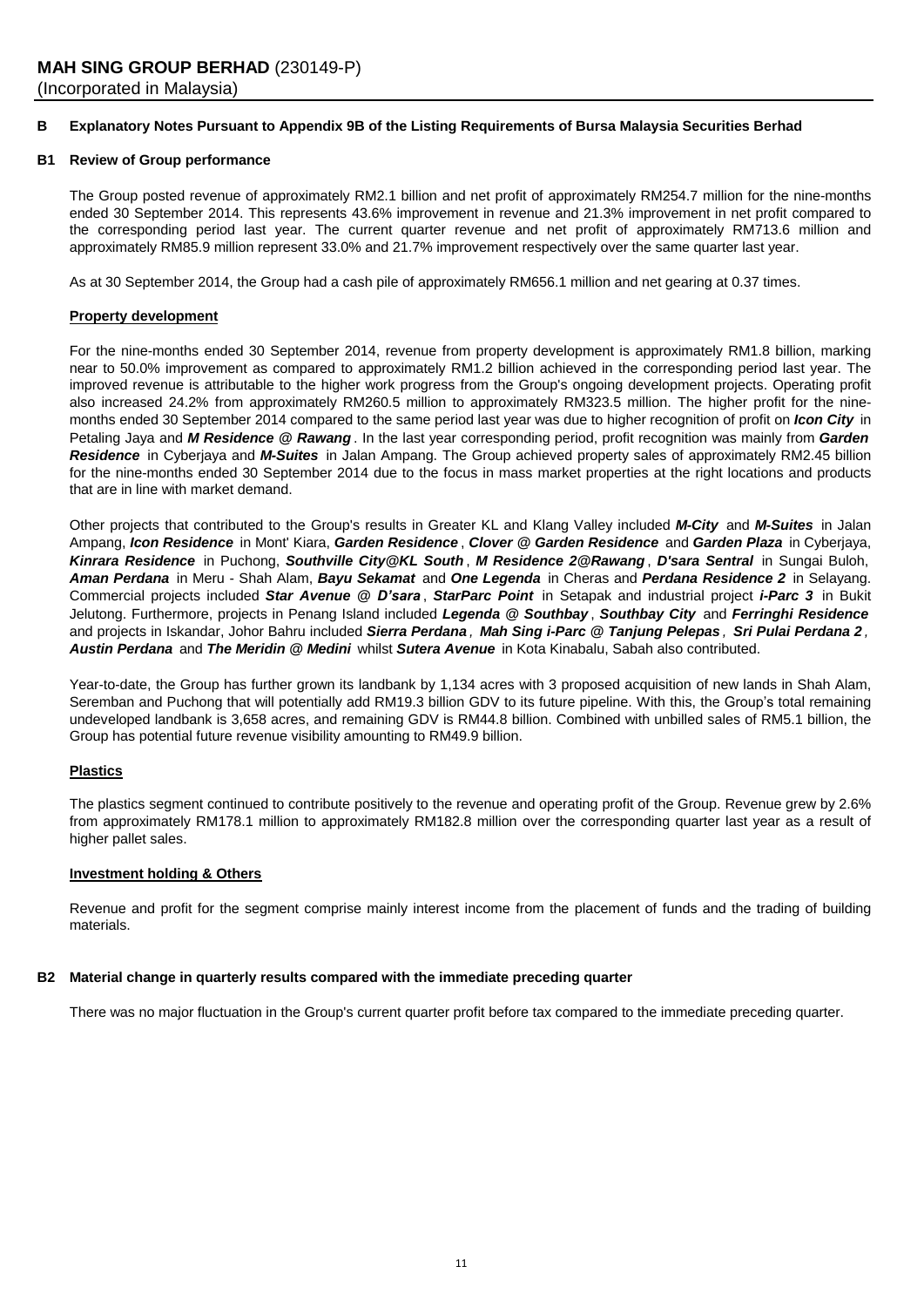## **B3 Prospects for the current financial year**

The Group continued to chart strong new sales of RM2.45 billion for the nine-months ended 30 September 2014. The strong performance reflects the Group's keen sense of timing and its ability to identify demand trends ahead of market. The timely shift to mid-range mass market products resulted in very successful launches of key projects such as Savanna Executive Suites in *Southville City@KL South* , Bangi (from RM338,000), *Lakeville Residence* in Taman Wahyu, KL (from RM529,800), and *D'sara Sentral* in Sungai Buloh (from RM548,000). The Group's foresight of remaining focused in the Greater KL has ensured continued robust sales momentum. The strength of the market here is expected to be sustainable especially in new growth corridors benefiting from ongoing and proposed infrastructure projects that include various new expressways, MRT 1 and 2, LRT extensions and LRT 3, and potentially the KL-Singapore High Speed Rail. The Greater KL market has also benefited from higher concentration of young workforce and relatively lower home ownership levels.

The Group has locked in unbilled sales amounting to RM5.1 billion that shall ensure continued revenue and earnings visibility for the immediate term. With track record of 25% compounded annual growth rate in revenue and net profit the last five years, and 15% average ROE, the Group remains committed to delivering sustainable and steady growth going forward.

## **B4 Profit forecast**

Not applicable as the Group has not issued profit forecast or profit guarantee in a public document.

#### **B5 Income tax expense**

|                                                | 3 months ended |            | <b>Period ended</b> |            |
|------------------------------------------------|----------------|------------|---------------------|------------|
|                                                | 30/09/2014     | 30/09/2013 | 30/09/2014          | 30/09/2013 |
|                                                | <b>RM'000</b>  | RM'000     | <b>RM'000</b>       | RM'000     |
| Current tax:                                   |                |            |                     |            |
| Malaysian income tax                           | 23,075         | 32.609     | 79,659              | 74,919     |
| Foreign tax                                    | (302)          | (175)      | 57                  | 325        |
|                                                | 22,773         | 32,434     | 79,716              | 75,244     |
| (Over)/Under provision of Malaysian income tax |                |            |                     |            |
| in prior year                                  | (2,250)        | 3,244      | (2,250)             | 3,244      |
|                                                | 20,523         | 35.678     | 77.466              | 78.488     |
| Deferred taxation:                             |                |            |                     |            |
| Malaysian deferred tax                         | 9,653          | (13,644)   | 9,189               | (7,616)    |
|                                                | 30,176         | 22.034     | 86,655              | 70,872     |

The Group's effective tax rate for the current quarter and current financial period were slightly higher than the statutory tax rate of 25% mainly due to the non deductibility of certain expenses.

#### **B6 Status of corporate proposals**

The following corporate proposals as announced by the Company have not been completed as at 20 November 2014 (being the latest practicable date which is not earlier than 7 days from the date of issuance of this Interim Financial Report):

1) On 5 July 2010, the Company's wholly-owned subsidiary, Grand Prestige Development Sdn Bhd ("**Grand Prestige**") entered into a Joint Venture Agreement ("**JVA**") with Medan Damai Sdn Bhd ("**Medan Damai**") for the joint development of a piece of residential land in Kinrara with total gross area measuring approximately 13.2 acres (net aggregate area of 7.59 acres) in Mukim Petaling, Daerah Petaling, Negeri Selangor Darul Ehsan ("**Kinrara Land**"). Under the terms of the JVA, Medan Damai shall grant Grand Prestige the exclusive rights to continue with the sales and development of the Kinrara Land and in return for an entitlement sum of RM35,403,863.85.

The JVA is pending fulfilment by Medan Damai of certain obligations pertaining to the development components.

2) On 26 March 2012, the Company's wholly-owned subsidiary, Capitol Avenue Development Sdn Bhd ("**Capitol Avenue**") entered into a Joint Development Agreement ("**JDA**") with Paduan Hebat Sdn Bhd ("**Paduan Hebat**") for the proposed joint development of a parcel of prime leasehold commercial land measuring approximately 4.26 acres ("**KK Land**") in Kota Kinabalu, Negeri Sabah. Under the terms of the JDA, Paduan Hebat agreed with Capitol Avenue to jointly develop the KK Land for an entitlement of RM39 million. RM25 million of the entitlement for the KK Land shall be satisfied by way of cash and the remaining balance shall be settled by way of conveyance of such number of unit(s) which shall be developed on the KK Land with total value equivalent to RM14 million or such other lesser sum as may be adjusted in accordance with the provisions of the JDA.

On 4 December 2012, all Paduan Hebat's obligations have been fully performed pursuant to the JDA. The development of KK Land has commenced in December 2013.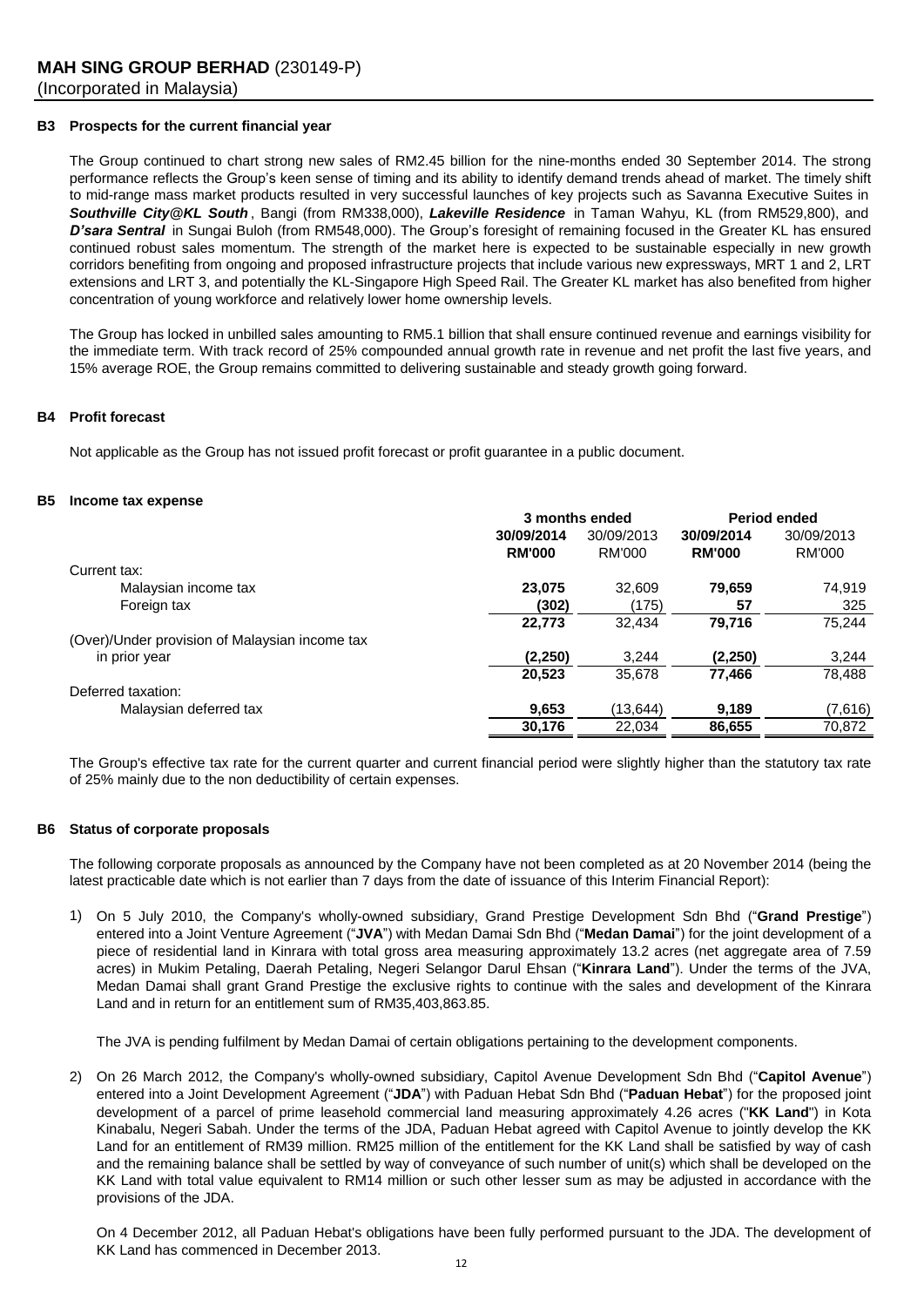# **B6 Status of corporate proposals (continued)**

3) On 29 May 2013, the Company's subsidiary, Convention City Development Sdn Bhd ("**Convention City**") entered into a development agreement ("**DA**") with Yayasan Sabah ("**Yayasan Sabah**" or "**Landowner**") for the proposed development of a parcel of prime land measuring approximately 8.33 acres ("**Parcel A**") forming part of all that piece of master land held under title no. 016290976 in the locality of Tanjung Lipat, District of Kota Kinabalu, Negeri Sabah. Under the terms of the DA, Yayasan Sabah agrees to grant an exclusive right to Convention City to develop Parcel A for a cash consideration of RM163 million. Convention City has also been granted an exclusive option to develop 2 parcels of adjacent land with a total land area measuring approximately 5.95 acres ("**Option Land**") at an entitlement price of RM117 million. The option is exercisable by Convention City within 2 years from the date the Landowner procures the separate issue document of title to the Option Land.

On 27 May 2014, Convention City and Yayasan Sabah had mutually agreed to extend the performance period to 29 November 2014 for Yayasan Sabah to perform the Landowner's Obligations.

4) On 12 March 2014, the Company's wholly-owned subsidiary, Enchanting View Development Sdn Bhd entered into a sale and purchase agreement ("**SPA**") with Great Doctrine (M) Sdn Bhd for the proposed acquisition of a portion of prime land measuring approximately 85.43 acres forming part of all that piece of leasehold land measuring approximately 77.02 hectares held under master title known as PN 11895, Lot 741 Seksyen 13, Bandar Shah Alam, Daerah Petaling, Negeri Selangor for a cash consideration of RM327,477,110.40.

The proposed acquisition is pending fulfilment of the conditions precedent of the SPA.

5) On 11 August 2014, the Company's wholly-owned subsidiary, Grand Prestige Development Sdn Bhd entered into a sale and purchase agreement with the respective vendors for the proposed acquisition of a piece of prime freehold land in Mukim Rantau, Daerah Seremban, Negeri Sembilan for a total cash consideration of RM359,557,153.36.

The proposed acquisition is pending fulfilment of the conditions precedent of the SPA.

6) On 28 August 2014, the Company's wholly-owned subsidiary, Mah Sing Group Ventures Sdn Bhd (formerly known as Grand Pavilion Development Sdn Bhd) ("**Mah Sing Ventures**") entered into a sale and purchase agreement with Huges Development Sdn Bhd ("**Huges Development**") for the proposed acquisition of a piece of prime leasehold land in Puchong, Selangor measuring approximately 88.7 acres for a total cash consideration of RM656,896,779.

The proposed acquisition is pending fulfilment of the conditions precedent of the SPA.

On the same date, in consideration for RM1.00 paid by Mah Sing Ventures to Huges Development, Huges Development and Mah Sing Ventures have entered into a memorandum of understanding effective from the date of the memorandum for a period of 4 years. During the duration of the memorandum of understanding, Huges Development shall negotiate first with Mah Sing Ventures to enter into a sale and purchase, joint venture or such other arrangement in respect of a piece of prime land measuring approximately 170 acres ("**Subject Land**") upon terms and conditions to be mutually agreed upon by Huges Development and Mah Sing Ventures. Failing which, Mah Sing Ventures shall have the first right of refusal for any arrangement in respect of the Subject Land.

- 7) Through an announcement made on 20 November 2014, the Company proposes to undertake the following:
	- i) A proposed renounceable rights issue of new ordinary shares of RM0.50 each in the Company ("**Mah Sing Shares**") together with free detachable warrants to raise proceeds of up to RM630.00 million ("**Proposed Rights Issue with Warrants**");
	- ii) A proposed bonus issue of new Mah Sing Shares ("**Bonus Shares**") to be credited as fully paid-up on the basis of one (1) Bonus Share for every four (4) Mah Sing Shares held after the Proposed Rights Issue with Warrants; and
	- iii) The proposed increase in the authorised share capital of the Company from RM1,000,000,000 comprising 2,000,000,000 Mah Sing Shares to RM2,500,000,000 comprising 5,000,000,000 Mah Sing Shares ("**Proposed Increase In The Authorised Share Capital**") and the corresponding proposed amendment to the Company's Memorandum and Articles of Association as a consequence of the Proposed Increase In The Authorised Share Capital.

Barring any unforeseen circumstances, the applications to the relevant authorities are expected to be made within one (1) month from the date of the announcement.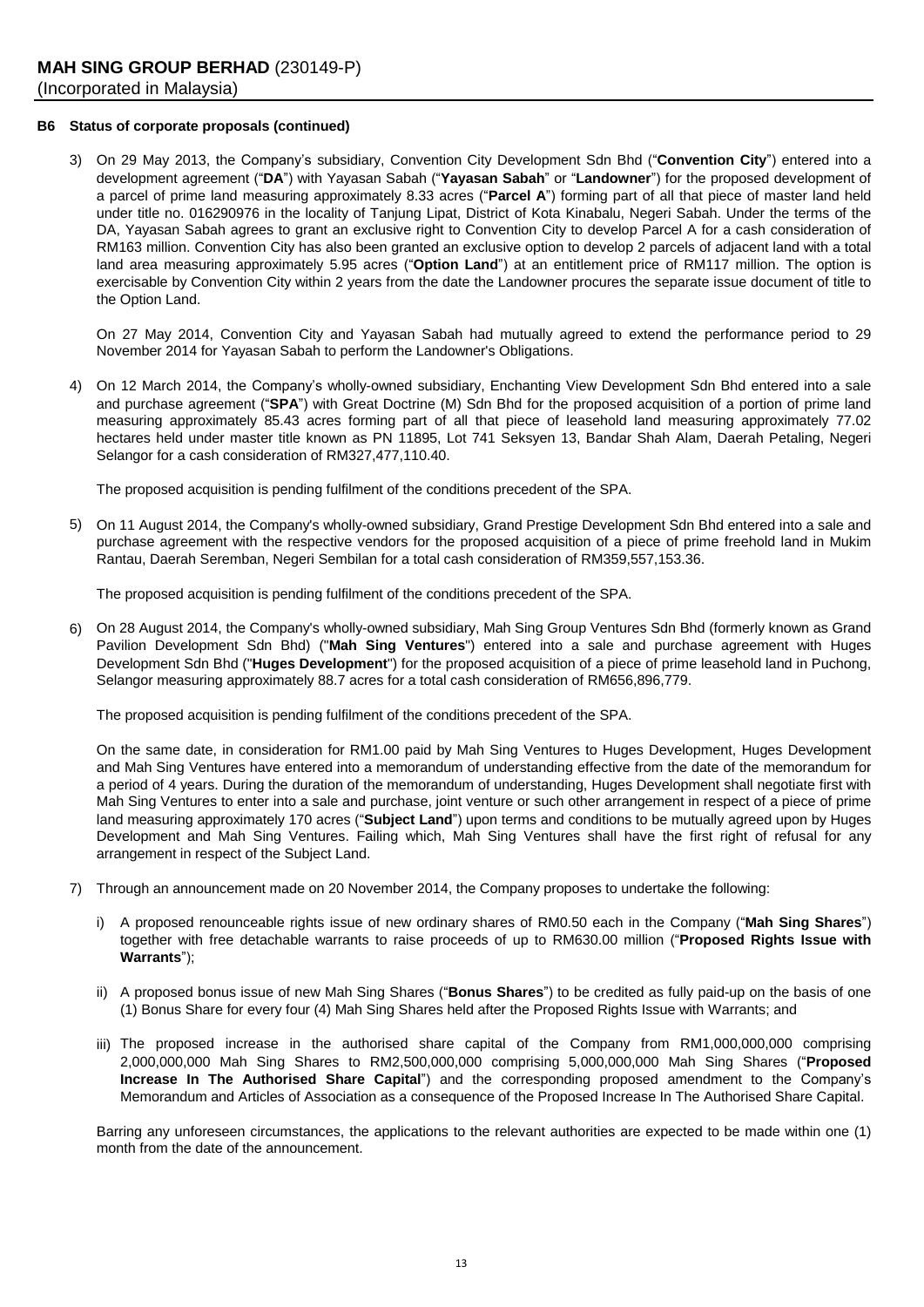# **B7 Group borrowings**

Total group borrowings as at 30 September 2014 were as follows:

| (Denominated in)                | <b>Secured</b><br><b>RM'000</b><br>(RM) | Secured<br><b>RM'000</b><br>(Indonesian<br><b>Rupiah</b> ) | <b>Secured</b><br><b>RM'000</b><br>(USD) | Total<br><b>RM'000</b> |
|---------------------------------|-----------------------------------------|------------------------------------------------------------|------------------------------------------|------------------------|
| Redeemable convertible bonds    |                                         |                                                            |                                          |                        |
| - after 12 months               | 292,663                                 |                                                            |                                          | 292,663                |
| Term loans payable              |                                         |                                                            |                                          |                        |
| - within 12 months              | 58,850                                  | 3,451                                                      |                                          | 62,301                 |
| - after 12 months               | .099,665                                | 3,731                                                      |                                          | 1,103,396              |
|                                 | 1,158,515                               | 7,182                                                      |                                          | 1,165,697              |
| Short term borrowings           | 1,260                                   | 269                                                        | 2,577                                    | 4,106                  |
| <b>Bank overdrafts</b>          |                                         | 143                                                        |                                          | 143                    |
| Finance lease and hire purchase |                                         |                                                            |                                          |                        |
| - within 12 months              | 1,666                                   | 751                                                        |                                          | 2,417                  |
| - after 12 months               | 3,127                                   | 2,712                                                      |                                          | 5,839                  |
|                                 | 4,793                                   | 3,463                                                      |                                          | 8,256                  |
| Total                           | 1,457,231                               | 11,057                                                     | 2,577                                    | 1.470.865              |

#### **B8 Material litigation**

The Group is not engaged in any material litigation as at 20 November 2014, being the latest practicable date which is not earlier than 7 days from the date of issuance of this Interim Financial Report.

### **B9 Derivatives Financial Instrument**

The Group's outstanding derivatives financial instrument as at 30 September 2014 were analysed as follows:

|                                    | <b>Notional</b> | <b>Fair Value</b> |
|------------------------------------|-----------------|-------------------|
|                                    | Value           | Asset             |
| Foreign currency forward contracts | <b>RM'000</b>   | <b>RM'000</b>     |
| - Less than one year               | 1.670           | 172               |

Foreign currency forward contracts were entered into by a subsidiary company within the Plastics Division of the Group to manage its exposure against adverse fluctuations in foreign currency risks as a results of transactions denominated in currency other than the functional currency of the subsidiary company.

These derivatives are stated at fair value, using the prevailing market rates and any changes in fair value of these derivatives during the period are taken directly to profit or loss.

# **B10 Realised and unrealised earnings or losses disclosure**

The retained earnings as at 30 September 2014 and 31 December 2013 were analysed as follows:

|                                                            | 30/09/2014<br><b>RM'000</b> | 31/12/2013<br><b>RM'000</b> |
|------------------------------------------------------------|-----------------------------|-----------------------------|
| Total retained earnings of the Group                       |                             |                             |
| - Realised                                                 | 936.510                     | 744.271                     |
| - Unrealised                                               | 57,225                      | 73,025                      |
|                                                            | 993.735                     | 817,296                     |
| Total share of accumulated losses from associated company  |                             |                             |
| - Realised                                                 | (73)                        | (73)                        |
|                                                            | 993.662                     | 817,223                     |
| Consolidation adjustments                                  | (7.893)                     | 16,803                      |
| Total group retained earnings as per consolidated accounts | 985,769                     | 834.026                     |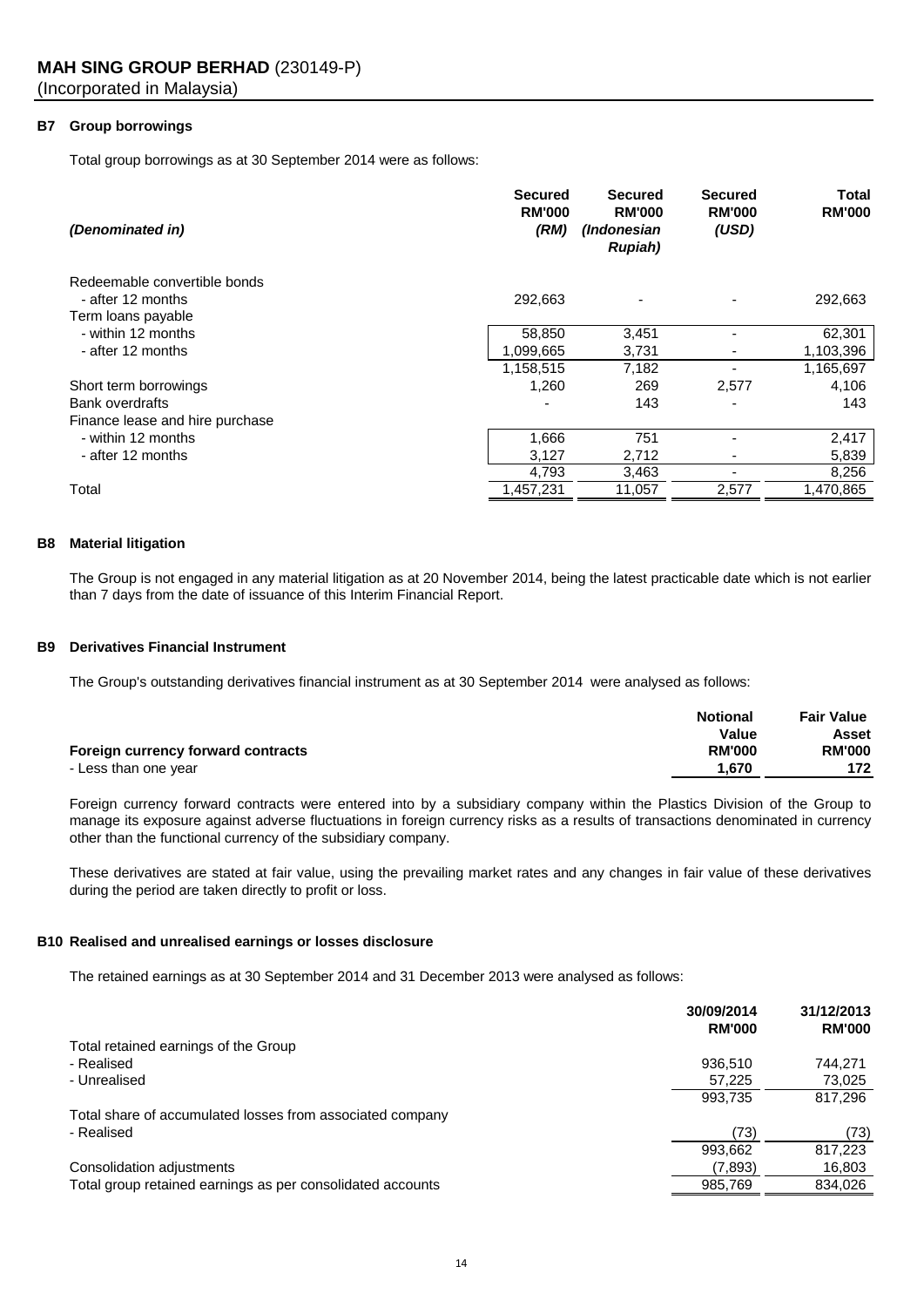# B11 Additional disclosures pursuant to para 16, Part A, Appendix 9B of Bursa Malaysia Securities Berhad Listing **Requirements**

|                                                                   | 3 months<br>ended<br>30/09/2014<br><b>RM'000</b> | Period<br>ended<br>30/09/2014<br><b>RM'000</b> |
|-------------------------------------------------------------------|--------------------------------------------------|------------------------------------------------|
| Allowance for doubtful debts - trade and other receivables        |                                                  | (3)                                            |
| Depreciation and amortisation                                     | (3,657)                                          | (12,734)                                       |
| Impairment of intangible assets                                   | (1,363)                                          | (3,623)                                        |
| Loss on redemption of investments in short term funds             | (1,002)                                          | (835)                                          |
| Net foreign exchange (loss)/gain                                  | (305)                                            | 517                                            |
| Net gain on foreign exchange forward contracts                    | 26                                               | 495                                            |
| (Provision for)/Reversal of allowance for slow-moving inventories | (219)                                            | 584                                            |

Other than the items above which have been included in profit or loss, there were no impairment of assets or exceptional items which may have an effect on the results for the current financial period ended 30 September 2014.

## **B12 Dividend proposed**

No dividend has been proposed for the nine-months ended 30 September 2014.

# **B13 Earnings per share ("EPS")**

# **(a) Basic EPS**

The basic earnings per share has been calculated by dividing the Group's net profit attributable to ordinary equity holders for the period by the weighted average number of ordinary shares in issue.

|                                                               | 3 months ended |            | <b>Period ended</b> |            |
|---------------------------------------------------------------|----------------|------------|---------------------|------------|
|                                                               | 30/09/2014     | 30/09/2013 | 30/09/2014          | 30/09/2013 |
| Net profit for the period (RM'000)                            | 85,939         | 70,618     | 254,701             | 209,918    |
| Weighted average number of ordinary<br>shares in issue ('000) | 1.466.522      | 1.367.032  | 1,436,388           | 1,275,661  |
| Basic EPS (sen)                                               | 5.86           | 5.17       | 17.73               | 16.46      |

## **(b) Diluted EPS**

The diluted earnings per share has been calculated by dividing the Group's net profit attributable to ordinary equity holders for the period by the weighted average number of ordinary shares that would have been in issue assuming full exercise of the remaining options under the ESOS, conversion of bonds and warrants, adjusted for the number of such ordinary shares that would have been issued at fair value.

|                                                                                                                                       | 3 months ended        |                            | Period ended     |                            |
|---------------------------------------------------------------------------------------------------------------------------------------|-----------------------|----------------------------|------------------|----------------------------|
|                                                                                                                                       | 30/09/2014            | 30/09/2013                 | 30/09/2014       | 30/09/2013                 |
| Net profit for the period (RM'000)                                                                                                    | 85,939                | 70,618                     | 254,701          | 209,918                    |
| Weighted average number of ordinary<br>shares in issue ('000)                                                                         | 1,466,522             | 1,367,032                  | 1,436,388        | 1,275,661                  |
| Weighted average number of ordinary shares<br>deemed issued at no consideration ('000)<br><b>ESOS</b><br>Bonds conversion<br>Warrants | ٠<br>63,413<br>18,145 | 43,279<br>68,160<br>35.743 | 63,413<br>18,325 | 24,036<br>61,840<br>23,758 |
| Adjusted weighted average number<br>of ordinary shares ('000)                                                                         | 1,548,080             | 1,514,214                  | 1,518,126        | 1,385,295                  |
| Diluted EPS (sen)                                                                                                                     | 5.55                  | 4.66                       | 16.78            | 15.15                      |